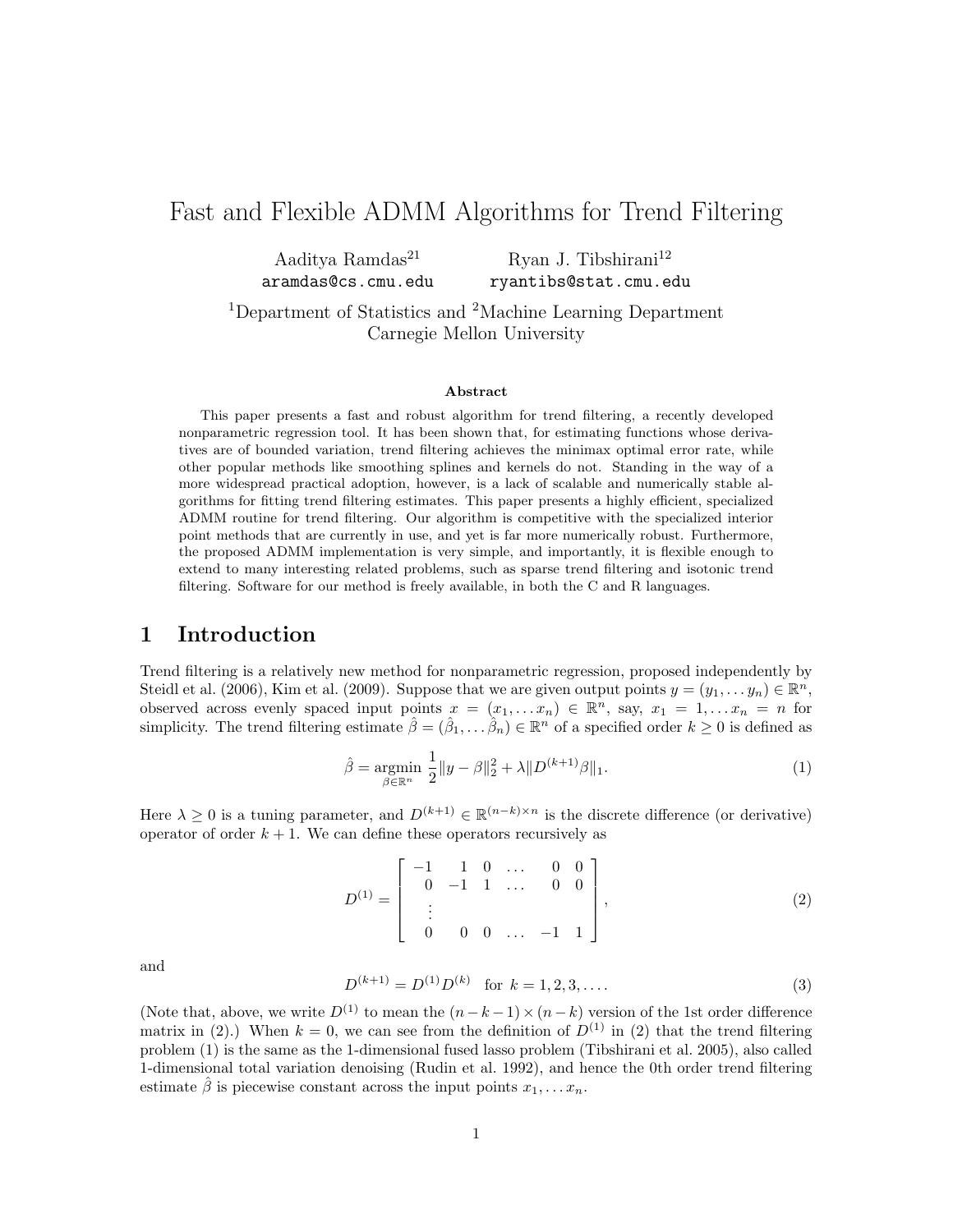For a general  $k$ , the kth order trend filtering estimate has the structure of a kth order piecewise polynomial function, evaluated across the inputs  $x_1, \ldots, x_n$ . The knots in this piecewise polynomial are selected adaptively among  $x_1, \ldots, x_n$ , with a higher value of the tuning parameter  $\lambda$  (generally) corresponding to fewer knots. To see examples, the reader can jump ahead to the next subsection, or to future sections. For arbitrary input points  $x_1, \ldots, x_n$  (i.e., these need not be evenly spaced), the defined difference operators will have different nonzero entries, but their structure and the recursive relationship between them is basically the same; see Section 4.

Broadly speaking, nonparametric regression is a well-studied field with many celebrated tools, and so one may wonder about the merits of trend filtering in particular. For detailed motivation, we refer the reader to Tibshirani (2014), where it is argued that trend filtering essentially balances the strengths of smoothing splines (de Boor 1978, Wahba 1990) and locally adaptive regression splines (Mammen & van de Geer 1997), which are two of the most common tools for piecewise polynomial estimation. In short: smoothing splines are highly computationally efficient but are not minimax optimal (for estimating functions whose derivatives are of bounded variation); locally adaptive regression splines are minimax optimal but are relatively inefficient in terms of computation; trend filtering is both minimax optimal and computationally comparable to smoothing splines. Tibshirani (2014) focuses mainly on the statistical properties trend filtering estimates, and relies on externally derived algorithms for comparisons of computational efficiency.

### 1.1 Overview of contributions

In this paper, we propose a new algorithm for trend filtering. We do not explicitly address the problem of model selection, i.e., we do not discuss how to choose the tuning parameter  $\lambda$  in (1), which is a long-standing statistical issue with any regularized estimation method. Our concern is computational; if a practitioner wants to solve the trend filtering problem (1) at a given value of  $\lambda$ (or sequence of values), then we provide a scalable and efficient means of doing so. Of course, a fast algorithm such as the one we provide can still be helpful for model selection, in that it can provide speedups for common techniques like cross-validation.

For 0th order trend filtering, i.e., the 1d fused lasso problem, two direct, linear time algorithms already exist: the first uses a taut string principle (Davies  $\&$  Kovac 2001), and the second uses an entirely different dynamic programming approach (Johnson 2013). Both are extremely (and equally) fast in practice, and for this special 0th order problem, these two direct algorithms rise above all else in terms of computational efficiency and numerical accuracy. As far as we know (and despite our best attempts), these algorithms cannot be directly extended to the higher order cases  $k = 1, 2, 3, \ldots$ However, our proposal *indirectly* extends these formidable algorithms to the higher order cases with a special implementation of the alternating direction method of multipliers (ADMM). In general, there can be multiple ways to reparametrize an unconstrained optimization problem so that ADMM can be applied; for the trend filtering problem (1), we choose a particular parametrization suggested by the recursive decomposition (3), leveraging the fast, exact algorithms that exist for the  $k = 0$ case. We find that this choice makes a big difference in terms of the convergence of the resulting ADMM routine, compared to what may be considered the standard ADMM parametrization for (1).

Currently, the specialized primal-dual interior point (PDIP) method of Kim et al. (2009) seems to be the preferred method for computing trend filtering estimates. The iterations of this algorithm are cheap because they reduce to solving banded linear systems (the discrete difference operators are themselves banded). Our specialized ADMM implementation and the PDIP method have distinct strengths. We summarize our main findings below.

- Our specialized ADMM implementation converges more reliably than the PDIP method, over a wide range of problems sizes n and tuning parameter values  $\lambda$ .
- In particular setups—namely, small problem sizes, and small values of  $\lambda$  for moderate and large problem sizes—the PDIP method converges to high accuracy solutions very rapidly. In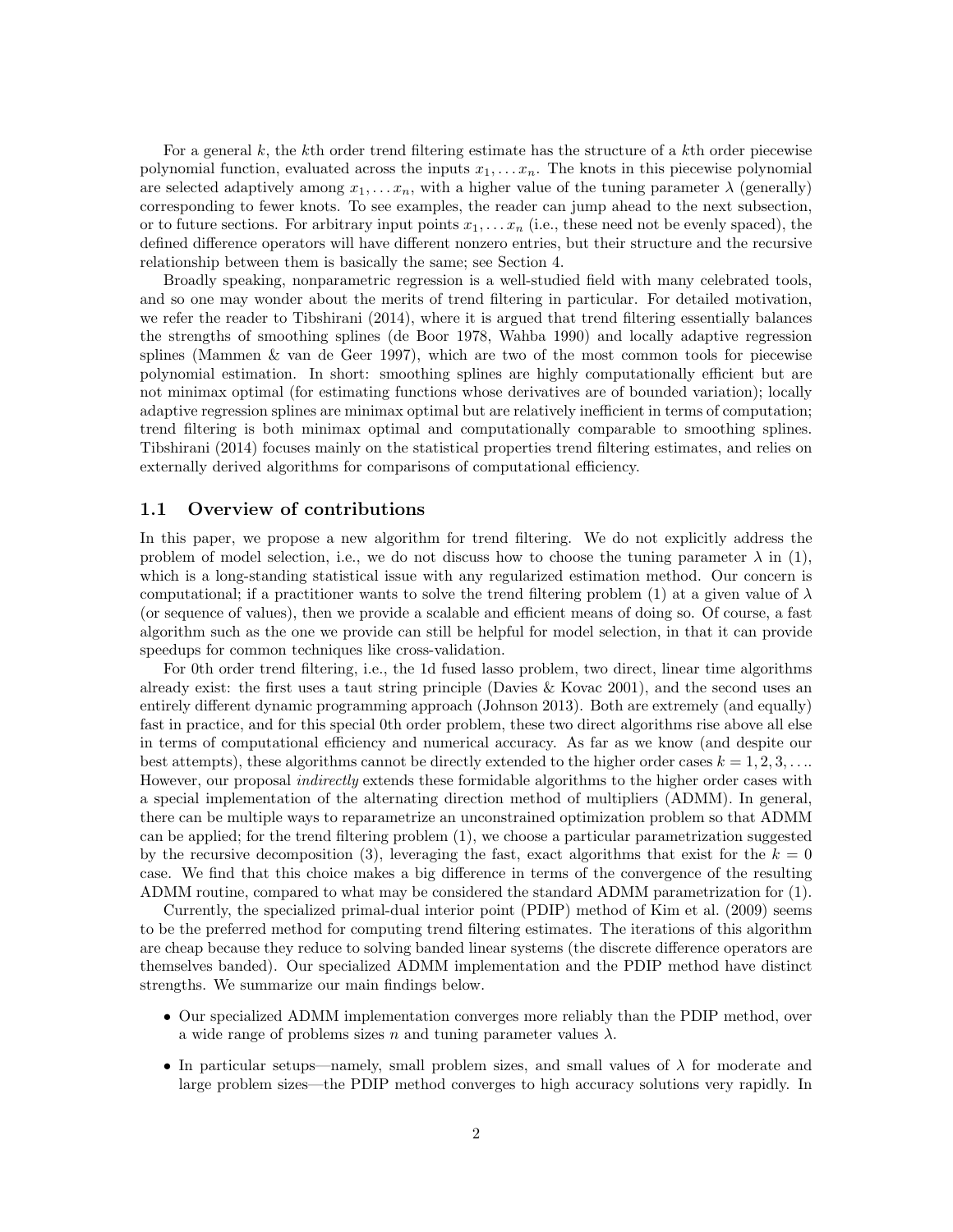such situations, our specialized ADMM algorithm does not match the convergence rate of this second-order method.

- However, when plotting the function estimates, our specialized ADMM implementation produces solutions of visually perfectly acceptable accuracy after a small number of iterations. This is true over a broad range of problem sizes n and parameter values  $\lambda$ , and covers the settings in which its achieved criterion value has not converged at the rate of the PDIP method.
- Furthermore, our specialized ADMM implementation displays a greatly improved convergence rate over what may be thought of as the "standard" ADMM implementation for problem (1). Loosely speaking, standard implementations of ADMM are generally considered to behave like first-order methods (Boyd et al. 2011), whereas our specialized implementation exhibits performance somewhere in between that of a first- and second-order method.
- One iteration of our specialized ADMM implementation has linear complexity in the problem size  $n$ ; this is also true for PDIP. Empirically, an iteration of our ADMM routine runs about 10 times faster than a PDIP iteration.
- Our specialized ADMM implementation is quite simple (considerably simpler than the specialized primal-dual interior point method), and is flexible enough that it can be extended to cover many variants and extensions of the basic trend filtering problem (1), such as sparse trend filtering, mixed trend filtering, and isotonic trend filtering.
- Finally, it is worth remarking that extensions beyond the univariate case are readily available as well, as univariate nonparametric regression tools can be used as building blocks for estimation in broader model classes, e.g., in generalized additive models (Hastie & Tibshirani 1990).

Readers well-versed in optimization may wonder about alternative iterative (descent) methods for solving the trend filtering problem (1). Two natural candidates that have enjoyed much success in lasso regression problems are proximal gradient and coordinate descent algorithms. Next, we give a motivating case study that illustrates the inferior performance of both of these methods for trend filtering. In short, their performance is heavily affected by poor conditioning of the difference operator  $D^{(k+1)}$ , and their convergence is many orders of magnitude worse than the specialized primal-dual interior point and ADMM approaches.

## 1.2 A motivating example

Conditioning is a subtle but ever-present issue faced by iterative (indirect) optimization methods. This issue affects some algorithms more than others; e.g., in a classical optimization context, it is well-understood that the convergence bounds for gradient descent depend on the smallest and largest eigenvalues of the Hessian of the criterion function, while those for Newton's method do not (Newton's method being affine invariant). Unfortunately, conditioning is a very real issue when solving the trend filtering problem in (1)—the discrete derivative operators  $D^{(k+1)}$ ,  $k = 0, 1, 2, ...$ are extremely ill-conditioned, and this only worsens as k increases.

This worry can be easily realized in examples, as we now demonstrate in a simple simulation with a reasonable polynomial order,  $k = 1$ , and a modest problem size,  $n = 1000$ . For solving the trend filtering problem (1), with  $\lambda = 1000$ , we compare proximal gradient descent and accelerated proximal gradient method (performed on both the primal and the dual problems), coordinate descent, a standard ADMM approach, our specialized ADMM approach, and the specialized PDIP method of Kim et al. (2009). Details of the simulation setup and these various algorithms are given in Appendix A.1, but the main message can be seen from Figure 1. Different variants of proximal gradient methods, as well as coordinate descent, and a standard ADMM approach, all perform quite poorly in computing trend filtering estimate, but the second-order PDIP method and our specialized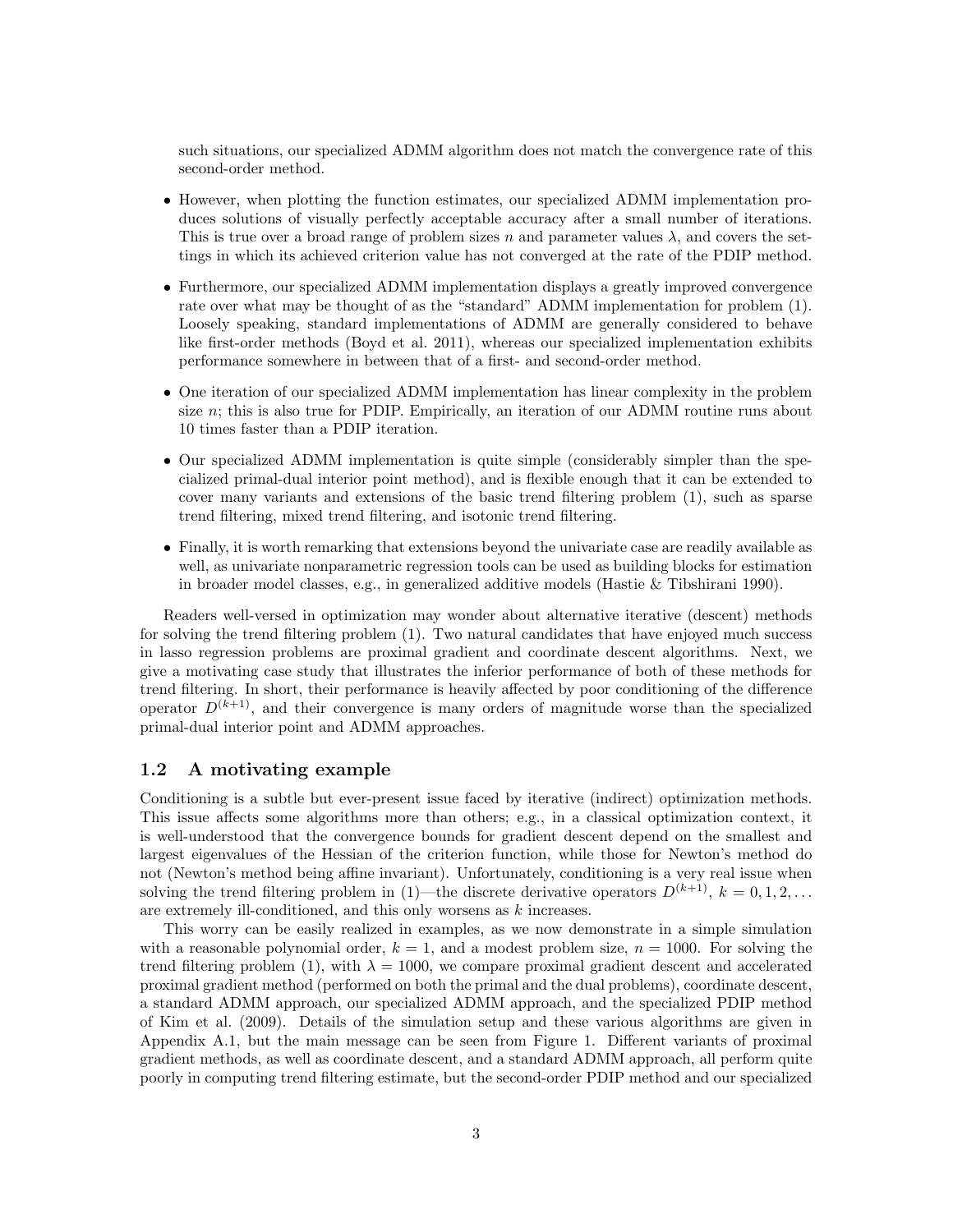ADMM implementation perform drastically better—these two reach in 20 iterations what the others could not reach in many thousands. Although the latter two techniques perform similarly in this example, we will see later that our specialized ADMM approach generally suffers from far less conditioning and convergence issues than PDIP, especially in regimes of regularization (i.e., ranges of  $\lambda$  values) that are most interesting statistically.

The rest of this paper is organized as follows. In Section 2, we describe our specialized ADMM implementation for trend filtering. In Section 3, we make extensive comparisons to PDIP. Section 4 covers the case of general input points  $x_1, \ldots, x_n$ . Section 5 considers several extensions of the basic trend filtering model, and the accompanying adaptions of our specialized ADMM algorithm. Section 6 concludes with a short discussion.

# 2 A specialized ADMM algorithm

We describe a specialized ADMM algorithm for trend filtering. This algorithm may appear to only slightly differ in its construction from a more standard ADMM algorithm for trend filtering, and both approaches have virtually the same computational complexity, requiring  $O(n)$  operations per iteration; however, as we have glimpsed in Figure 1, the difference in convergence between the two is drastic.

The standard ADMM approach (e.g., Boyd et al. (2011)) is based on rewriting problem (1) as

$$
\min_{\beta \in \mathbb{R}^n, \alpha \in \mathbb{R}^{n-k-1}} \frac{1}{2} \|y - \beta\|_2^2 + \lambda \|\alpha\|_1 \quad \text{subject to} \quad \alpha = D^{(k+1)}\beta. \tag{4}
$$

The augmented Lagrangian can then be written as

$$
L(\beta, \alpha, u) = \frac{1}{2} ||y - \beta||_2^2 + \lambda ||\alpha||_1 + \frac{\rho}{2} ||\alpha - D^{(k+1)}\beta + u||_2^2 - \frac{\rho}{2} ||u||_2^2,
$$

from which we can derive the standard ADMM updates:

$$
\beta \leftarrow (I + \rho(D^{(k+1)})^T D^{(k+1)})^{-1} (y + \rho(D^{(k+1)})^T (\alpha + u)), \tag{5}
$$

$$
\alpha \leftarrow S_{\lambda/\rho}(D^{(k+1)}\beta - u),\tag{6}
$$

$$
u \leftarrow u + \alpha - D^{(k+1)}\beta. \tag{7}
$$

The β-update is a banded linear system solve, with bandwidth  $k + 2$ , and can be implemented in time  $O(n(k+2)^2)$  (actually,  $O(n(k+2)^2)$  for the first solve, with a banded Cholesky, and  $O(n(k+2))$ ) for each subsequent solve). The  $\alpha$ -update, where  $S_{\lambda/\rho}$  denotes coordinate-wise soft-thresholding at the level  $\lambda/\rho$ , takes time  $O(n-k-1)$ . The dual update uses a banded matrix multiplication, taking time  $O(n(k+2))$ , and therefore one full iteration of standard ADMM updates can be done in linear time (considering  $k$  as a constant).

Our specialized ADMM approach instead begins by rewriting (1) as

$$
\min_{\beta \in \mathbb{R}^n, \alpha \in \mathbb{R}^{n-k}} \frac{1}{2} \|y - \beta\|_2^2 + \lambda \|D^{(1)}\alpha\|_1 \text{ subject to } \alpha = D^{(k)}\beta,
$$
\n
$$
(8)
$$

where we have used the recursive property  $D^{(k+1)} = D^{(1)}D^{(k)}$ . The augmented Lagrangian is now

$$
L(\beta, \alpha, u) = \frac{1}{2} ||y - \beta||_2^2 + \lambda ||D^{(1)}\alpha||_1 + \frac{\rho}{2} ||\alpha - D^{(k)}\beta + u||_2^2 - \frac{\rho}{2} ||u||_2^2
$$

yielding the specialized ADMM updates:

$$
\beta \leftarrow (I + \rho(D^{(k)})^T D^{(k)})^{-1} (y + \rho(D^{(k)})^T (\alpha + u)), \tag{9}
$$

,

$$
\alpha \leftarrow \underset{\alpha \in \mathbb{R}^{n-k}}{\text{argmin}} \frac{1}{2} \| D^{(k)} \beta - u - \alpha \|_{2}^{2} + \lambda / \rho \| D^{(1)} \alpha \|_{1}, \tag{10}
$$

$$
u \leftarrow u + \alpha - D^{(k)}\beta. \tag{11}
$$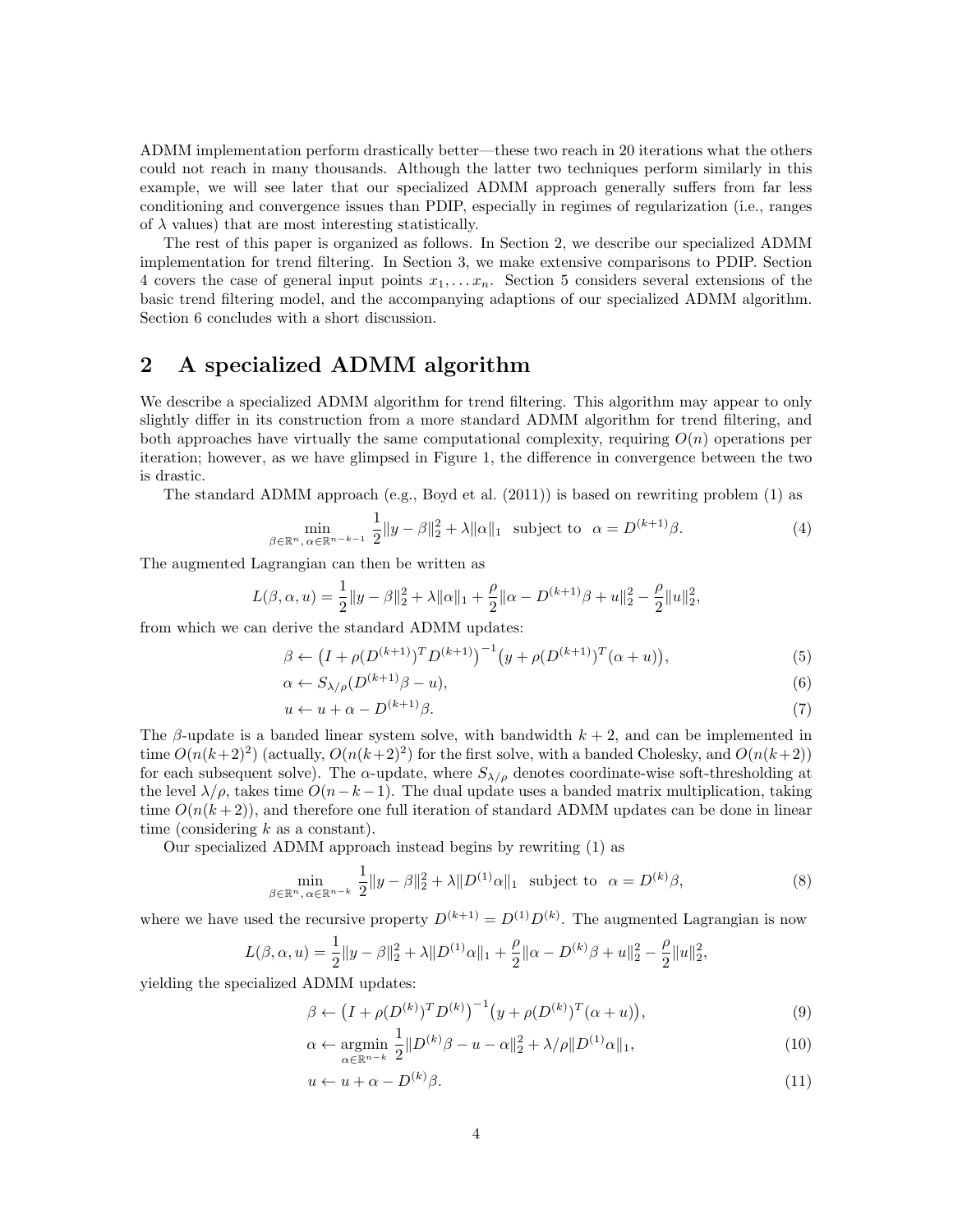

Figure 1: All plots show  $n = 1000$  simulated observations in gray and the exact trend filtering solution as a black line, computed using the dual path algorithm of Tibshirani  $\mathcal C$  Taylor (2011). The top left panel shows proximal gradient descent and its accelerated version applied to the dual problem, after 10,000 iterations. The top right show proximal gradient and its accelerated version after rewriting trend filtering in lasso form, again after 10,000 iterations. The bottom left shows coordinate descent applied to the lasso form, and a standard ADMM approach applied to the original problem, each using 5000 iterations (where one iteration for coordinate descent is one full cycle of coordinate updates). The bottom right panel shows the specialized PDIP and ADMM algorithms, which only need 20 iterations, and match the exact solution to perfect visual accuracy. Due to the special form of the problem, all algorithms here have  $O(n)$  complexity per iteration (except coordinate descent, which has a higher iteration cost).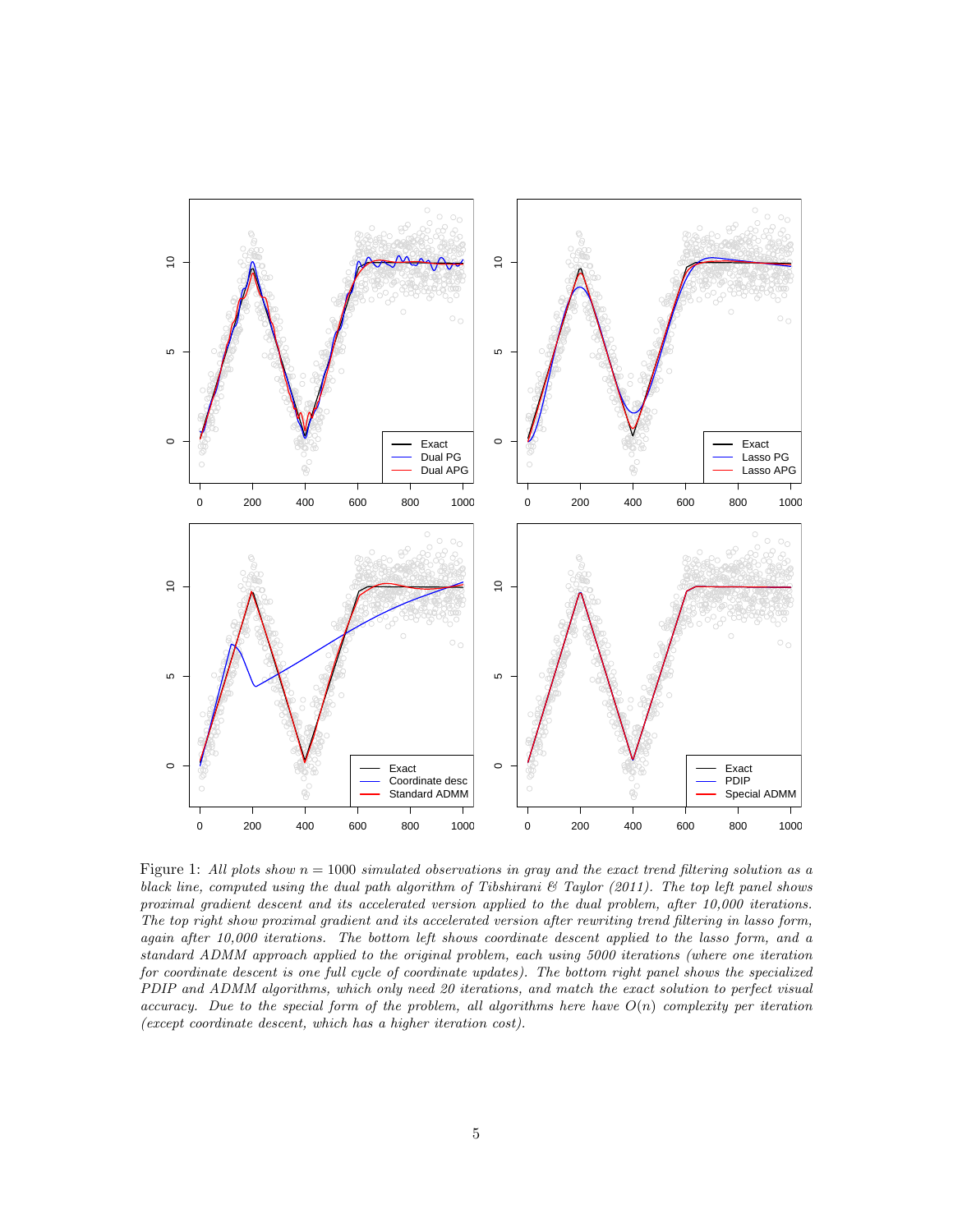The  $\beta$ - and u-updates are analogous to those from the standard ADMM, just of a smaller order k. But the  $\alpha$ -update above is not; the  $\alpha$ -update itself requires solving a constant order trend filtering problem, i.e., a 1d fused lasso problem. Therefore, the specialized approach would not be efficient if it were not for the extremely fast, direct solvers that exist for the 1d fused lasso. Two exact, linear time 1d fused lasso solvers were given by Davies & Kovac (2001), Johnson (2013). The former is based on taut strings, and the latter on dynamic programming. Both algorithms are very creative and are a marvel in their own right; we are more familiar with the dynamic programming approach, and so in our specialized ADMM algorithm, we utilize (a custom-made, highly-optimized implementation of) this dynamic programming routine for the  $\alpha$ -update, hence writing

$$
\alpha \leftarrow \text{DP}_{\lambda/\rho}(D^{(k)}\beta - u). \tag{12}
$$

This uses  $O(n-k)$  operations, and thus a full round of specialized ADMM updates runs in linear time, the same as the standard ADMM ones (the two approaches are also empirically very similar in terms of computational time; see Figure 4). As mentioned in the introduction, neither the taut string nor dynamic programming approach can be directly extended beyond the  $k = 0$  case, to the best of our knowledge, for solving higher order trend filtering problems; however, they can be wrapped up in the special ADMM algorithm described above, and in this manner, they lend their efficiency to the computation of higher order estimates.

### 2.1 Superiority of specialized over standard ADMM

We now provide further experimental evidence that our specialized ADMM implementation significantly outperforms the naive standard ADMM. We simulated noisy data from three different underlying signals: constant, sinusoidal, and Doppler wave signals (representing three broad classes of functions: trivial smoothness, homogeneous smoothness, and inhomogeneous smoothness). We examined 9 different problem sizes, spaced roughly logarithmically from  $n = 500$  to  $n = 500,000$ , and considered computation of the trend filtering solution in (1) for the orders  $k = 1, 2, 3$ . We also considered 20 values of  $\lambda$ , spaced logarithmically between  $\lambda_{\text{max}}$  and  $10^{-5}\lambda_{\text{max}}$ , where

$$
\lambda_{\max} = \left\| \left( (D^{(k+1)}(D^{(k+1)})^T)^{-1} (D^{(k+1)})^T y \right\|_{\infty},\right\|
$$

the smallest value of  $\lambda$  at which the penalty term  $||D^{(k+1)}\hat{\beta}||_1$  is zero at the solution (and hence the solution is exactly a kth order polynomial). In each problem instance—indexed by the choice of underlying function, problem size, polynomial order k, and tuning parameter value  $\lambda$ —we ran a large number of iterations of the ADMM algorithms, and recorded the achieved criterion values across iterations.

The results from one particular instance, in which the underlying signal was the Doppler wave,  $n = 10,000$ , and  $k = 2$ , are shown in Figure 2; this instance was chosen arbitrarily, and we have found the same qualitative behavior to persist throughout the entire simulation suite. We can see clearly that in each regime of regularization, the specialized routine dominates the standard one in terms of convergence to optimum. Again, we reiterate that qualitatively the same conclusion holds across all simulation parameters, and the gap between the specialized and standard approaches generally widens as the polynomial order k increases.

### 2.2 Some intuition for specialized versus standard ADMM

One may wonder why the two algorithms, standard and specialized ADMM, differ so significantly in terms of their performance. Here we provide some intuition with regard to this question. A first, very rough interpretation: the specialized algorithm utilizes a dynamic programming subroutine (12) in place of soft-thresholding (6), therefore solving a more "difficult" subproblem in the same amount of time (linear in the input size), and likely making more progress towards minimizing the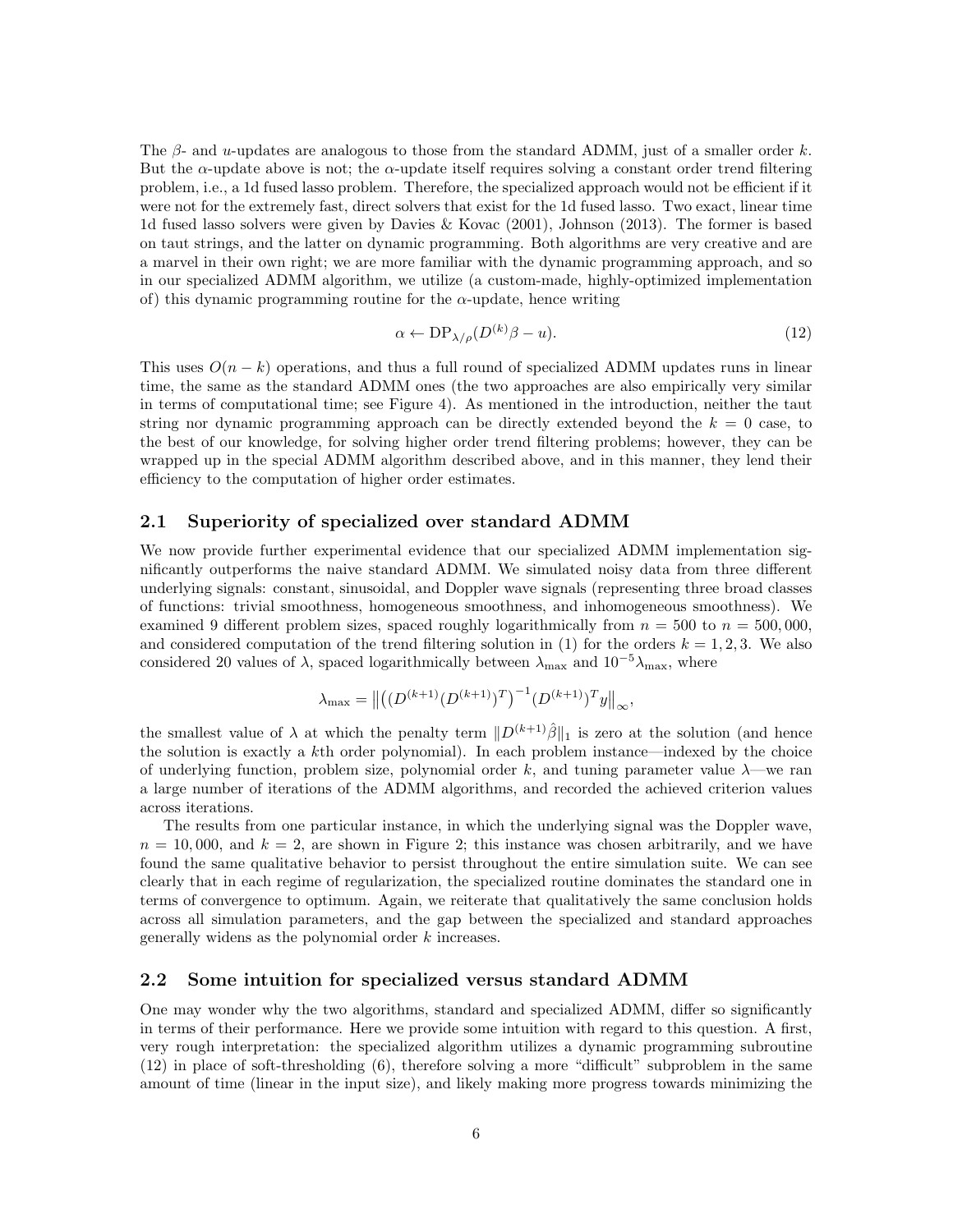

Figure 2: All plots show values of the trend filtering criterion versus iteration number in the two ADMM implementations. The underlying signal here was the Doppler wave, with  $n = 10,000$ , and  $k = 2$ . The left plot shows a large value of  $\lambda$  (near  $\lambda_{\text{max}}$ ), the middle a medium value (halfway in between  $\lambda_{\text{max}}$  and  $10^{-5}\lambda_{\text{max}}$ , on a log scale), and the right a small value (equal to  $10^{-5}\lambda_{\text{max}}$ ). The specialized ADMM approach easily outperforms the standard one in all cases.

overall criterion. In other words, this reasoning follows the underlying intuitive principle that for a given optimization task, an ADMM parametrization with "harder" subproblems will enjoy faster convergence.

While the above explanation was fairly vague, a second, more concrete explanation comes from viewing the two ADMM routines in "basis" form, i.e., from essentially inverting  $D^{(k+1)}$  to yield an equivalent lasso form of trend filtering, as explained in (21) of Appendix A.1, where  $H^{(k)}$  is a basis matrix. From this equivalent perspective, the standard ADMM algorithm reparametrizes (21) as in

$$
\min_{\theta \in \mathbb{R}^n, w \in \mathbb{R}^n} \frac{1}{2} \|y - H^{(k)}w\|_2^2 + \lambda \cdot k! \sum_{j=k+2}^n |\theta_j| \text{ subject to } w = \theta,
$$
\n(13)

and the specialized ADMM algorithm reparametrizes (21) as in

$$
\min_{\theta \in \mathbb{R}^n, w \in \mathbb{R}^n} \frac{1}{2} \|y - H^{(k-1)}w\|_2^2 + \lambda \cdot k! \sum_{j=k+2}^n |\theta_j| \text{ subject to } w = L\theta,
$$
\n(14)

where we have used the recursion  $H^{(k)} = H^{(k-1)}L$  (Wang et al. 2014), analogous (equivalent) to  $D^{(k+1)} = D^{(1)}D^{(k)}$ . The matrix  $L \in \mathbb{R}^{n \times n}$  is block diagonal with the first  $k \times k$  block being the identity, and the last  $(n - k) \times (n - k)$  block being the lower triangular matrix of 1s. What is so different between applying ADMM to (14) instead of (13)? Loosely speaking, if we ignore the role of the dual variable, the ADMM steps can be thought of as performing alternating minimization over  $\theta$  and w. The joint criterion being minimized, i.e., the augmented Lagrangian (again hiding the dual variable) is of the form

$$
\frac{1}{2} \left\| z - \left[ \begin{array}{cc} H^{(k)} & 0 \\ \sqrt{\rho}I & -\sqrt{\rho}I \end{array} \right] \left[ \begin{array}{c} \theta \\ w \end{array} \right] \right\|_2^2 + \lambda \cdot k! \sum_{j=k+2}^n |\theta_j| \tag{15}
$$

for the standard parametrization (13), and

$$
\frac{1}{2} \left\| z - \left[ \begin{array}{cc} H^{(k-1)} & 0\\ \sqrt{\rho}I & -\sqrt{\rho}L \end{array} \right] \left[ \begin{array}{c} \theta\\ w \end{array} \right] \right\|_2^2 + \lambda \cdot k! \sum_{j=k+2}^n |\theta_j| \tag{16}
$$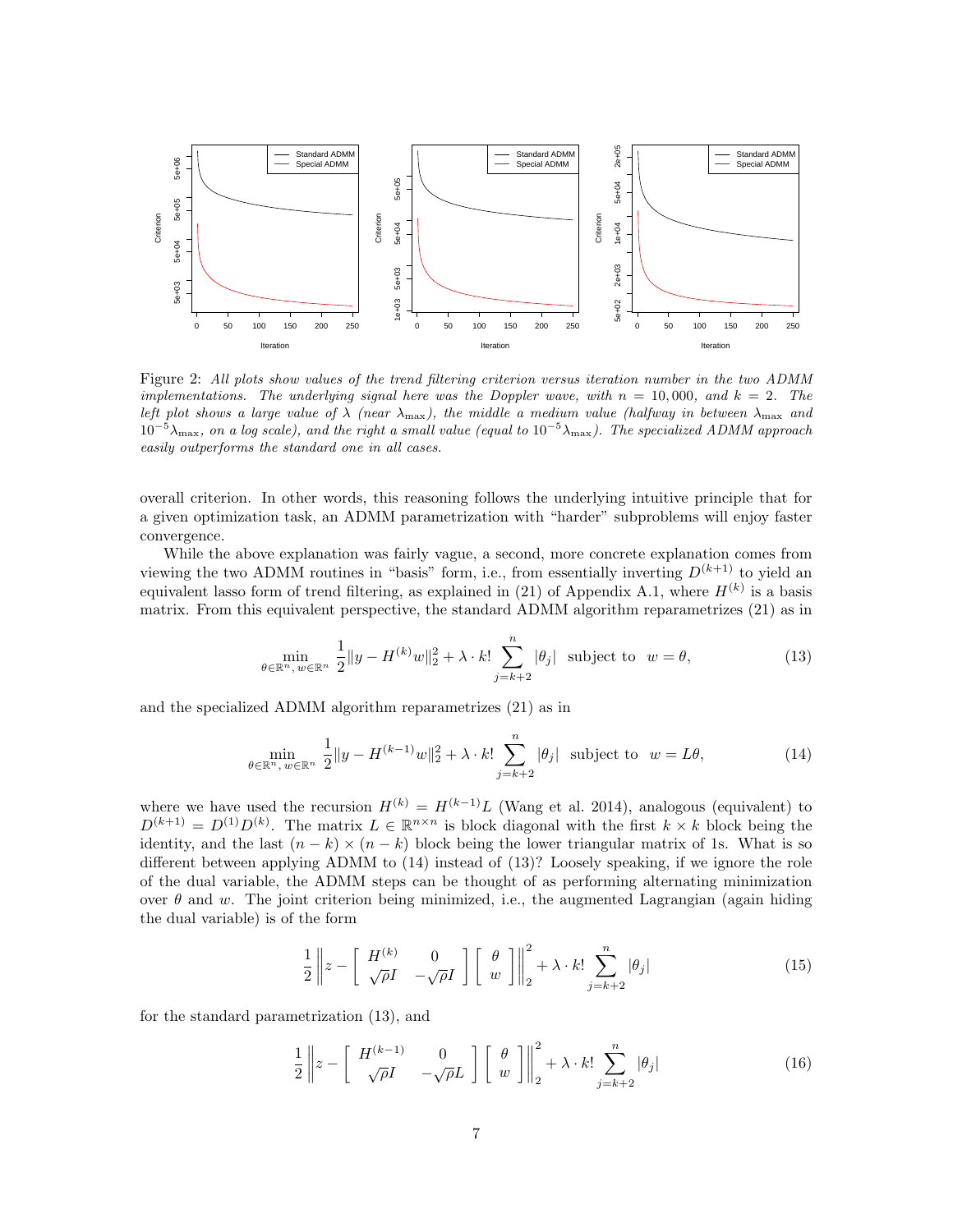for the special parametrization (14). The key difference between (15) and (16) is that the left and right blocks of the regression matrix in (15) are highly (negatively) correlated (the bottom left and right blocks are each scalar multiples of the identity), but the blocks of the regression matrix in (16) are not (the bottom blocks are the identity and the lower triangular matrix of 1s). Hence, in the context of an alternating minimization scheme, an update step in (16) should make more progress than an update step in (15), because the descent directions for  $\theta$  and w are not as adversely aligned (think of coordinatewise minimization over a function whose contours are tilted ellipses, and over one whose contours are spherical). Using the equivalence between the basis form and the original (difference-penalized) form of trend filtering, therefore, we may view the special ADMM updates  $(9)$ –(11) as *decorrelated* versions of the original ADMM updates (5)–(7). This allows each update step to make greater progress in descending on the overall criterion.

## 2.3 Superiority of warm over cold starts

In the above numerical comparison between special and standard ADMM, we ran both methods with cold starts, meaning that the problems over the sequence of  $\lambda$  values were solved independently, without sharing information. Warm starting refers to a strategy in which we solve the problem for the largest value of  $\lambda$  first, use this solution to initialize the algorithm at the second largest value of  $\lambda$ , etc. With warm starts, the relative performance of the two ADMM approaches does not change. However, the performance of both algorithms does improve in an absolute sense, illustrated for the specialized ADMM algorithm in Figure 3.



Figure 3: The x-axis in both panels represents 20 values of  $\lambda$ , log-spaced between  $\lambda_{\max}$  and  $10^{-5}\lambda_{\max}$ , and the y-axis the number of iterations needed by specialized ADMM to reach a prespecified level of accuracy, for  $n = 10,000$  noisy points from the Doppler curve for  $k = 2$  (left) and  $k = 3$  (right). Warm starts (red) have an advantage over cold starts (black), especially in the statistically reasonable (middle) range for  $\lambda$ .

This example is again representative of the experiments across the full simulation suite. Therefore, from this point forward, we use warm starts for all experiments.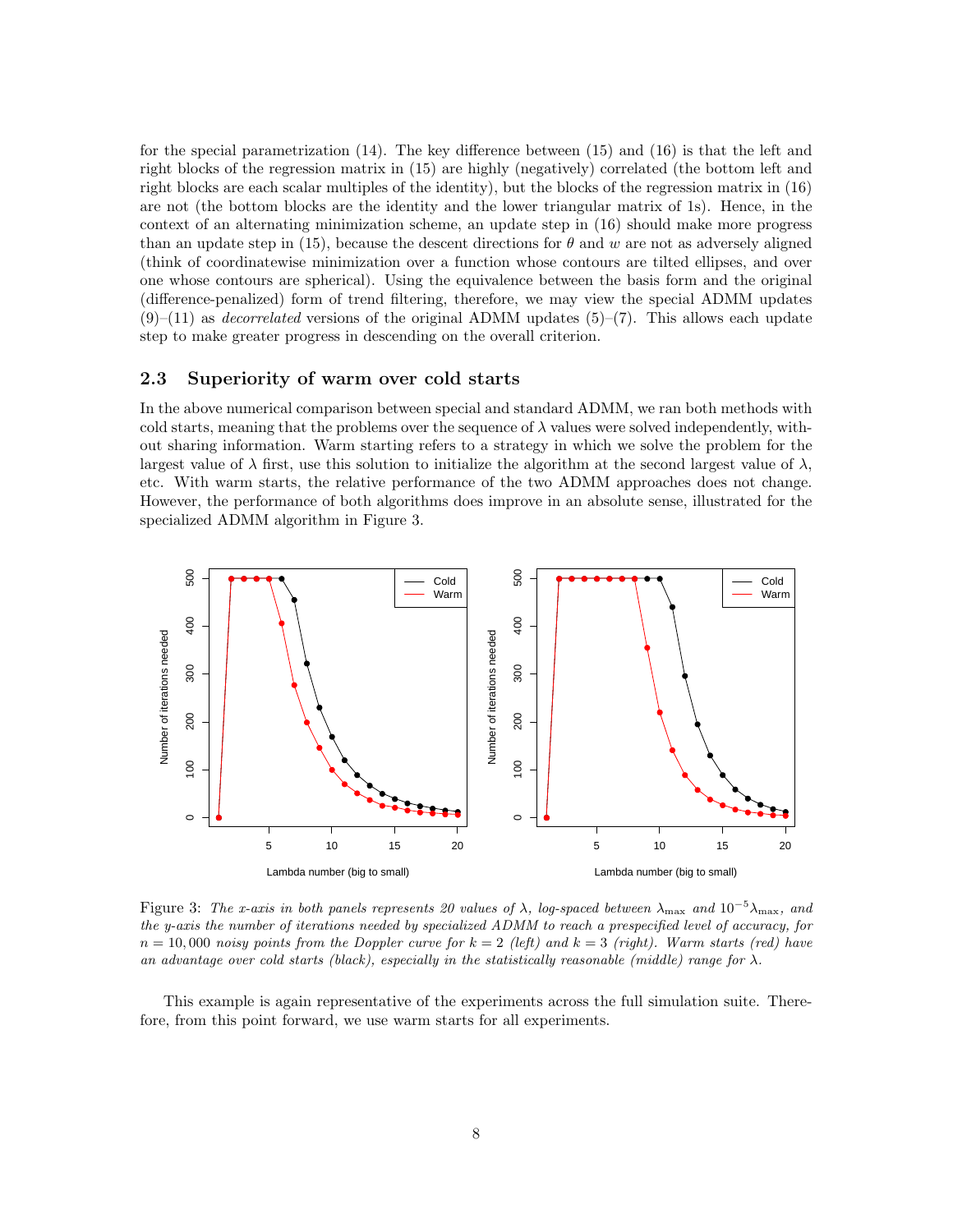## 2.4 Choice of the augmented Lagrangian parameter  $\rho$

A point worth discussing is the choice of augmented Lagrangian parameter  $\rho$  used in the above experiments. Recall that  $\rho$  is not a statistical parameter associated with the trend filtering problem (1); it is rather an optimization parameter introduced during the formation of the agumented Lagrangian in ADMM. It is known that under very general conditions, the ADMM algorithm converges to optimum for any fixed value of  $\rho$  (Boyd et al. 2011); however, in practice, the rate of convergence of the algorithm, as well as its numerical stability, can both depend strongly on the choice of  $\rho$ .

We found the choice of setting  $\rho = \lambda$  to be numerically stable across all setups. Note that in the ADMM updates (5)–(7) or (9)–(11), the only appearance of  $\lambda$  is in the  $\alpha$ -update, where we apply  $S_{\lambda/\rho}$  or  $DP_{\lambda/\rho}$ , soft-thresholding or dynamic programming (to solve the 1d fused lasso problem) at the level  $\lambda/\rho$ . Choosing  $\rho$  to be proportional to  $\lambda$  controls the amount of change enacted by these subroutines (intuitively making it neither too large nor too small at each step). We also tried adaptively varying  $\rho$ , a heuristic suggested by Boyd et al. (2011), but found this strategy to be less stable overall; it did not yield consistent benefits for either algorithm.

Recall that this paper is not concerned with the model selection problem of how to choose  $\lambda$ , but just with the optimization problem of how to solve (1) when given  $\lambda$ . All results in the rest of this paper reflect the default choice  $\rho = \lambda$ , unless stated otherwise.

# 3 Comparison of specialized ADMM and PDIP

Here we compare our specialized ADMM algorithm and the PDIP algorithm of (Kim et al. 2009). We used the C++/LAPACK implementation of the PDIP method (written for the case  $k = 1$ ) that is provided freely by these authors, and generalized it to work for an arbitrary order  $k \geq 1$ . To put the methods on equal footing, we also wrote our own efficient C implementation of the specialized ADMM algorithm. This code has been interfaced to R via the trendfilter function in the R package glmgen, available at https://github.com/statsmaths/glmgen.

A note on the PDIP implementation: this algorithm is actually applied to the dual of (1), as given in  $(20)$  in Appendix A.1, and its iterations solve linear systems in the banded matrix D in  $O(n)$  time. The number of constraints, and hence the number of log barrier terms, is  $2(n - k - 1)$ . We used 10 for the log barrier update factor (i.e., at each iteration, the weight of log barrier term is scaled by  $1/10$ ). We used backtracking line search to choose the step size in each iteration, with parameters 0.01 and 0.5 (the former being the fraction of improvement over the gradient required to exit, and the latter the step size shrinkage factor). These specific parameter values are the defaults suggested by Boyd & Vandenberghe (2004) for interior point methods, and are very close to the defaults in the original PDIP linear trend filtering code from Kim et al. (2009). In the settings in which PDIP struggled (to be seen in what follows), we tried varying these parameter values, but no single choice led to consistently improved performance.

#### 3.1 Comparison of cost per iteration

Per iteration, both ADMM and PDIP take  $O(n)$  time, as explained earlier. Figure 4 reveals that the constant hidden in the  $O(\cdot)$  notation is about 10 times larger for PDIP than ADMM. Though the comparisons that follow are based on achieved criterion value versus iteration, it may be kept in mind that convergence plots for the criterion values versus time would be stretched by a factor of 10 for PDIP.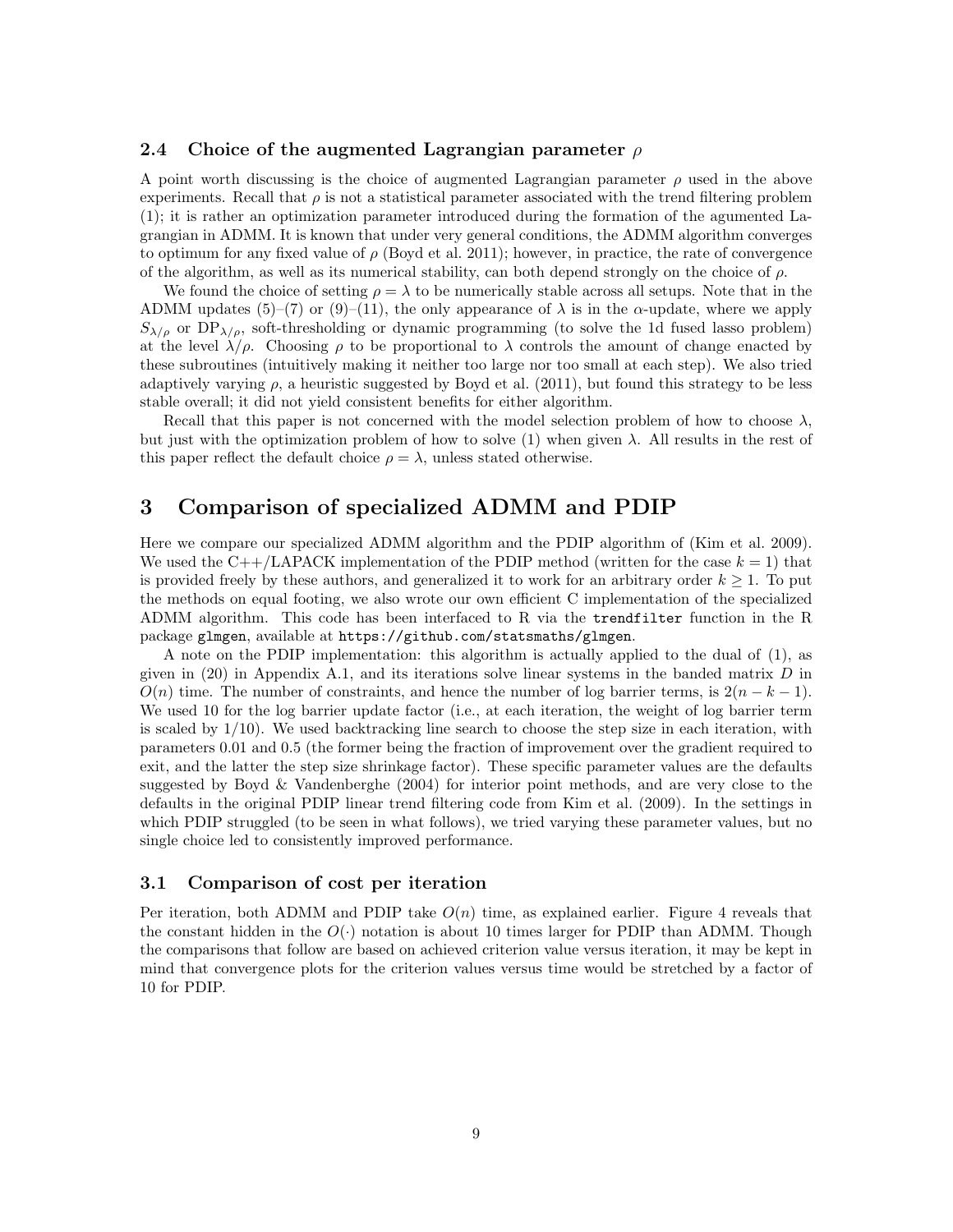

Figure 4: A log-log plot of time per iteration of ADMM and PDIP routines against problem size n (20 values from 500 up to 500,000). The times per iteration of the algorithms were averaged over 3 choices of underlying function (constant, sinusoidal, and Doppler), 3 orders of trends  $(k = 1, 2, 3)$ , 20 values of  $\lambda$  (logspaced between  $\lambda_{\text{max}}$  and  $10^{-5}\lambda_{\text{max}}$ ), and 10 repetitions for each combination (except the two largest problem sizes, for which we performed 3 repetitions). This validates the theoretical  $O(n)$  iteration complexities of the algorithms, and the larger offset (on the log-log scale) for PDIP versus ADMM implies a larger constant in the linear scaling: an ADMM iteration is about 10 times faster than a PDIP iteration.

## 3.2 Comparison for  $k = 1$  (piecewise linear fitting)

In general, for  $k = 1$  (piecewise linear fitting), both the specialized ADMM and PDIP algorithms perform similarly, as displayed in Figure 5. The PDIP algorithm displays a relative advantage as  $\lambda$ becomes small, but the convergence of ADMM is still strong in absolute terms. Also, it is important to note that these small values of  $\lambda$  correspond to solutions that overfit the underlying trend in the problem context, and hence PDIP outperforms ADMM in a statistically uninteresting regime of regularization.

## 3.3 Comparison for  $k = 2$  (piecewise quadratic fitting)

For  $k = 2$  (piecewise quadratic fitting), the PDIP routine struggles for moderate to large values of  $\lambda$ , increasingly so as the problem size grows, as shown in Figure 6. These convergence issues remain as we vary its internal optimization parameters (i.e., its log barrier update parameter, and backtracking parameters). Meanwhile, our specialized ADMM approach is much more stable, exhibiting strong convergence behavior across all  $\lambda$  values, even for large problem sizes in the hundreds of thousands.

The convergence issues encountered by PDIP here, when  $k = 2$ , are only amplified when  $k = 3$ , as the issues begin to show at much smaller problem sizes; still, the specialized ADMM steadily converges, and is a clear winner in terms of robustness. Analysis of this case is deferred until Appendix A.2 for brevity.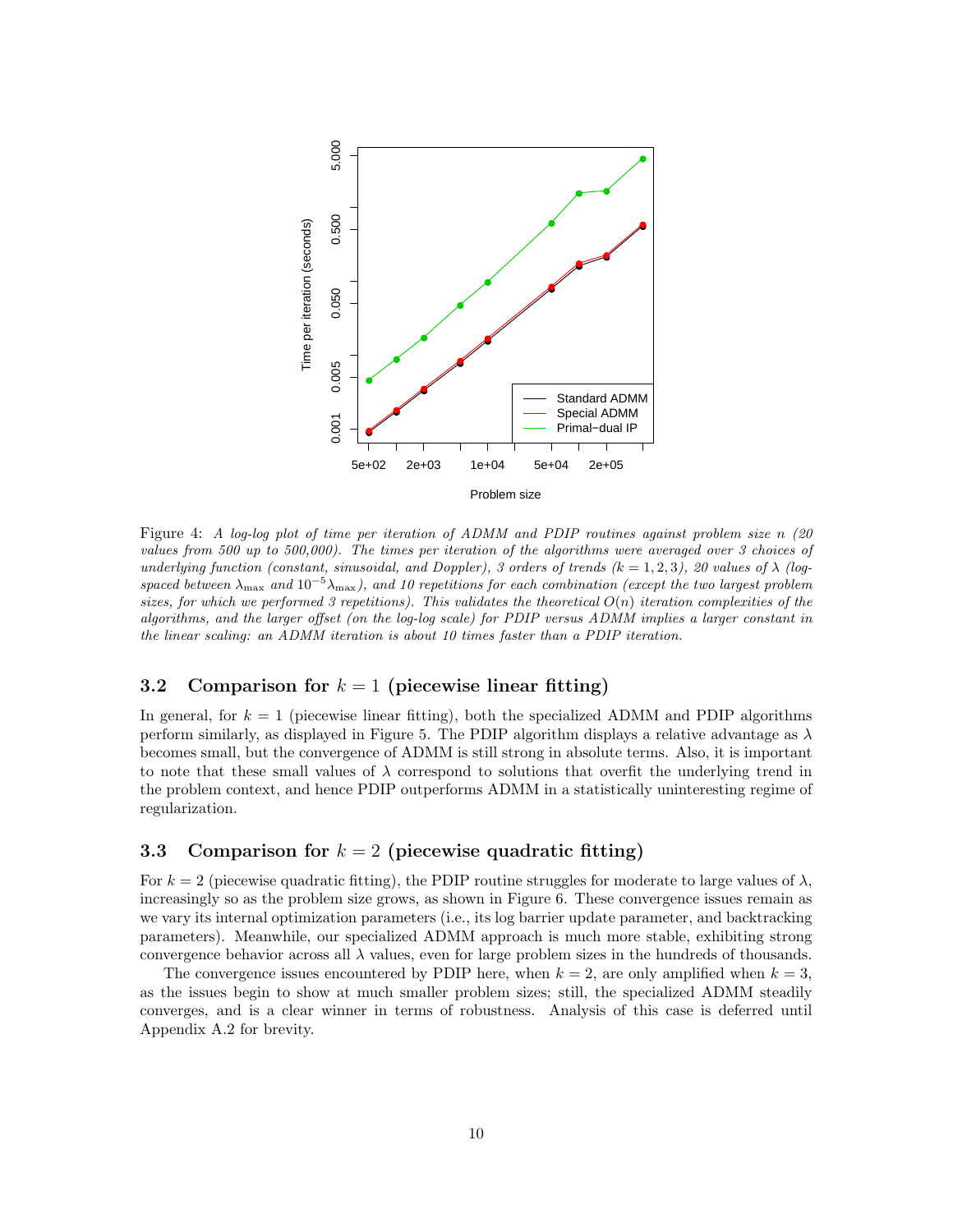

(a) Convergence plots for  $k = 1$ : achieved criterion values across iterations of ADMM and PDIP. The first row concerns  $n = 10,000$  points, and the second row  $n = 100,000$  points, both generated around a sinusoidal curve. The columns (from left to right) display high to low values of  $\lambda$ : near  $\lambda_{\text{max}}$ , halfway in between (on a log scale)  $\lambda_{\text{max}}$  and  $10^{-5}\lambda_{\text{max}}$ , and equal to  $10^{-5}\lambda_{\text{max}}$ , respectively. Both algorithms exhibit good convergence.



(b) Convergence gaps for  $k = 1$ : achieved criterion value minus the optimum value across iterations of ADMM and PDIP. Here the optimum value was defined as smallest achieved criterion value over 5000 iterations of either algorithm. The first two plots are for  $\lambda$  near  $\lambda_{\text{max}}$ , with  $n = 10,000$  and  $n = 100,000$ points, respectively. In this high regularization regime, ADMM fares better for large n. The last two plots are for  $\lambda = 10^{-5} \lambda_{\text{max}}$ , with  $n = 10,000$  and  $n = 100,000$ , respectively. Now in this low regularization regime, PDIP converges at what appears to be a second-order rate, and ADMM does not. However, these small values of  $\lambda$  are not statistically interesting in the context of the example, as they yield grossly overfit trend estimates of the underlying sinusoidal curve.

Figure 5: Convergence plots and gaps  $(k = 1)$ , for specialized ADMM and PDIP.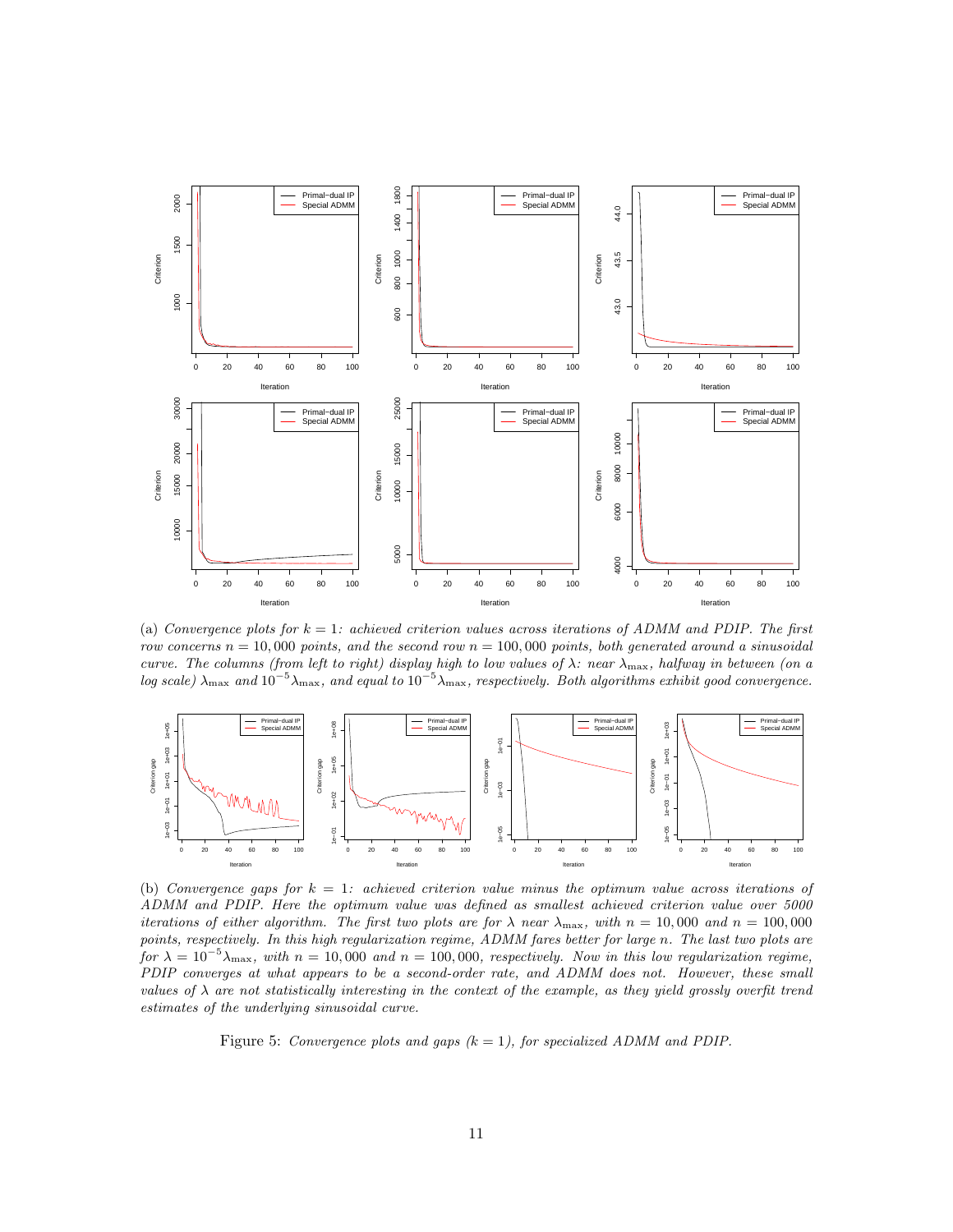

(a) Convergence plots for  $k = 2$ : achieved criterion values across iterations of ADMM and PDIP, with the same layout as in Figure 5a. The specialized ADMM routine has fast convergence in all cases. For all but the smallest  $\lambda$  values, PDIP does not come close to convergence. These values of  $\lambda$  are so small that the corresponding trend filtering solutions are not statistically desirable in the first place; see below.



(b) Visualization of trend filtering estimates for the experiments in Figures 5, 6. The estimates were trained on  $n = 10,000$  points from an underlying sinusoidal curve (but the above plots have been downsampled to 1000 points for visibility). The two left panels show the fits for  $k = 1, 2$ , respectively, in the high regularization regime, where  $\lambda$  is near  $\lambda_{\text{max}}$ . The specialized ADMM approach outperforms PDIP (and shown are the ADMM fits). The two right panels show the fits for  $k = 1, 2$ , respectively, in the low regularization regime, with  $\lambda = 10^{-5} \lambda_{\text{max}}$ . PDIP converges faster than ADMM (and shown are the PDIP fits), but this is not a statistically reasonable regime for trend estimation.

Figure 6: Convergence plots and estimated fits  $(k = 2)$  for special ADMM and PDIP.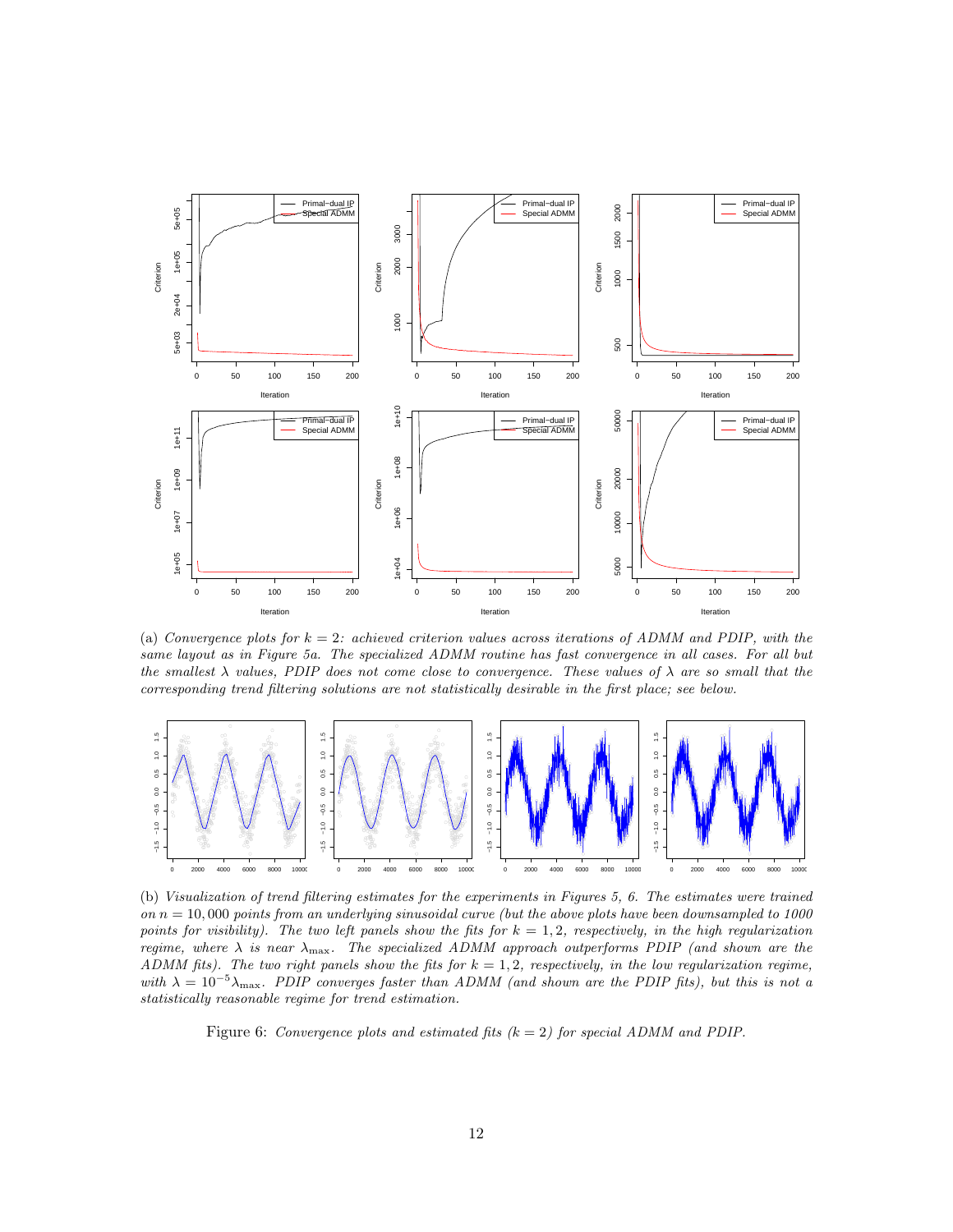### 3.4 Some intuition on specialized ADMM versus PDIP

We now discuss some intuition for the observed differences between the specialized ADMM and PDIP. This experiments in this section showed that PDIP will often diverge for large problem sizes and moderate values of the trend order  $(k = 2, 3)$ , regardless of the choices of the log barrier and backtracking line search parameters. That such behavior presents itself for large  $n$  and  $k$  suggests that PDIP is affected by poor conditioning of the difference operator  $D^{(k+1)}$  in these cases. Since PDIP is affine invariant, in theory it should not be affected by issues of conditioning at all. But when  $D^{(k+1)}$  is poorly conditioned, it is difficult to solve the linear systems in  $D^{(k+1)}$  that lie at the core of a PDIP iteration, and this leads PDIP to take a noisy update step (like taking a majorization step using a perturbed version of the Hessian). If the computed update directions are noisy enough, then PDIP can surely diverge.

Why does specialized ADMM not suffer the same fate, since it too solves linear systems in each iteration (albeit in  $D^{(k)}$  instead of  $D^{(k+1)}$ )? There is an important difference in the form of these linear systems. Disregarding the order of the difference operator and denoting it simply by  $D$ , a PDIP iteration solves linear systems  $(in x)$  of the form

$$
(DDT + J)x = b \tag{17}
$$

where  $J$  is a diagonal matrix, and an ADMM iteration solves systems of the form

$$
(\rho D^T D + I)x = b \tag{18}
$$

The identity matrix  $I$  provides an important eigenvalue "buffer" for the linear system in  $(18)$ : the eigenvalues of  $\rho D^T D + I$  are all bounded away from zero (by 1), which helps make up for the poor conditioning inherent to  $D$ . Meanwhile, the diagonal elements of  $J$  in (17) can be driven to zero across iterations of the PDIP method; in fact, at optimality, complementary slackness implies that  $J_{ii}$  is zero whenever the *i*th dual variable lies strictly inside the interval  $[-\lambda, \lambda]$ . Thus, the matrix J does not always provide the needed buffer for the linear system in (17), so  $DD^{T} + J$  can remain poorly conditioned, causing numerical instability issues when solving (17) in PDIP iterations. In particular, when  $\lambda$  is large, many dual coordinates will lie strictly inside  $[-\lambda, \lambda]$  at optimality, which means that many diagonal elements of  $J$  will be pushed towards zero over PDIP iterations. This explains why PDIP experiences particular difficulty in the large  $\lambda$  regime, as seen in our experiments.

## 4 Arbitrary input points

Up until now, we have assumed that the input locations are implicitly  $x_1 = 1, \ldots, x_n = n$ ; in this section, we discuss the algorithmic extension of our specialized ADMM algorithm to the case of arbitrary input points  $x_1, \ldots, x_n$ . Such an extension is highly important, because, as a nonparametric regression tool, trend filtering is much more likely to be used in a setting with generic inputs than one in which these are evenly spaced. Fortuitously, there is little that needs to be changed with the trend filtering problem (1) when we move from unit spaced inputs  $1, \ldots n$  to arbitrary ones  $x_1, \ldots x_n$ ; the only difference is that the operator  $D^{(k+1)}$  is replaced by  $D^{(x,k+1)}$ , which is adjusted for the uneven spacings present in  $x_1, \ldots, x_n$ . These adjusted difference operators are still banded with the same structure, and are still defined recursively. We begin with  $D^{(x,1)} = D^{(1)}$ , the usual first difference operator in (2), and then for  $k \geq 1$ , we define, assuming unique sorted points  $x_1 < \ldots < x_n$ ,

$$
D^{(x,k+1)} = D^{(1)} \cdot \text{diag}\left(\frac{k}{x_{k+1} - x_1}, \dots, \frac{k}{x_n - x_{n-k}}\right) \cdot D^{(x,k)},
$$

where  $diag(a_1, \ldots, a_m)$  denotes a diagonal matrix with elements  $a_1, \ldots, a_m$ ; see Tibshirani (2014), Wang et al. (2014). Abbreviating this as  $D^{(x,k+1)} = D^{(1)}\tilde{D}^{(x,k)}$ , we see that we only need to replace  $D^{(k)}$  by  $\widetilde{D}^{(x,k)}$  in our special ADMM updates, replacing one  $(k+1)$ -banded matrix with another.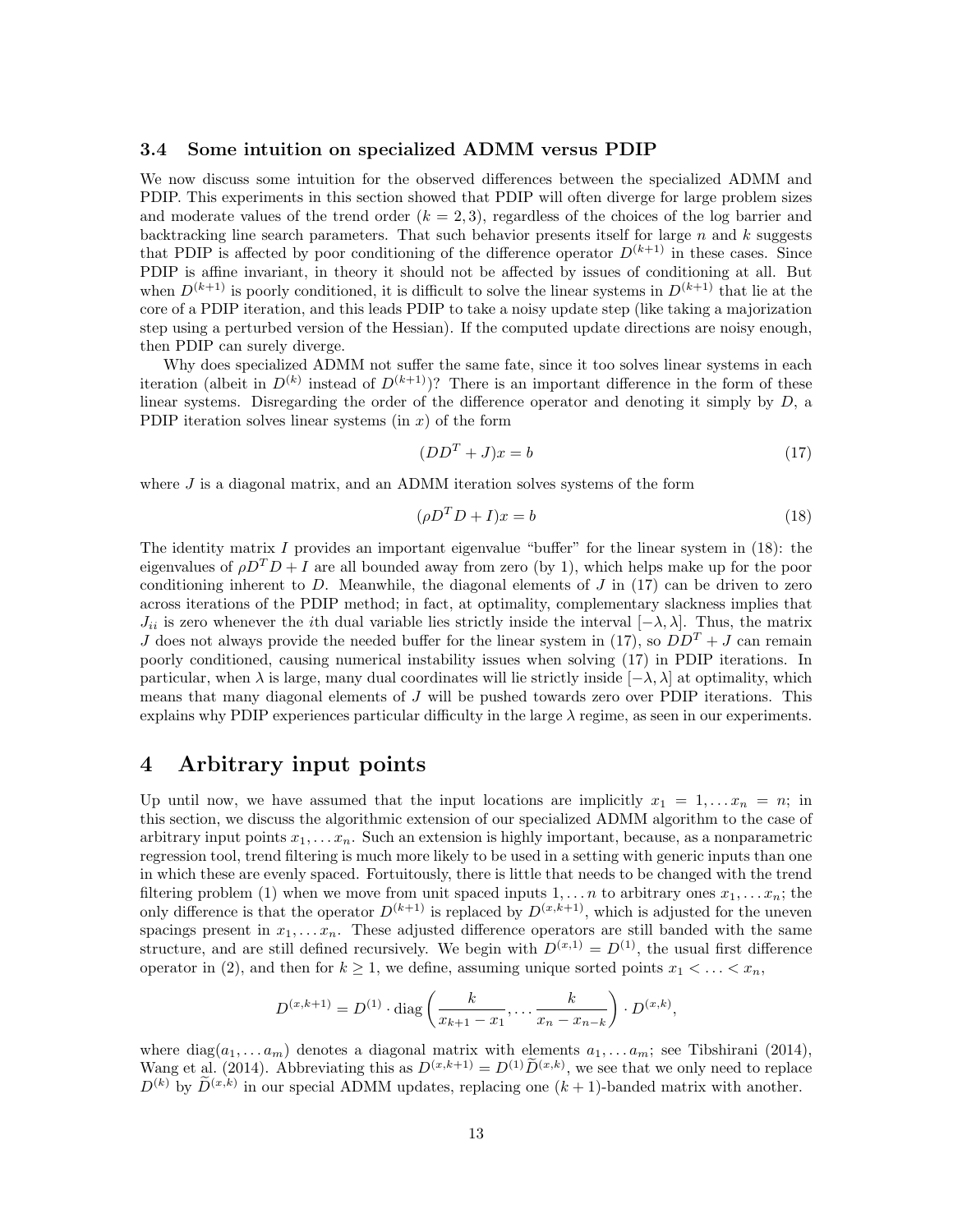

Figure 7: Each row considers a different design for the inputs. Top row: evenly spaced over  $[0,1]$ ; middle row: uniformly at random over [0,1]; bottom row: mixture of Gaussians. In each case, we drew  $n = 1000$ points from a noisy sinusoidal curve at the prescribed inputs. The left panels show the achieved criterion values versus iterations of the specialized ADMM implementation, with  $k = 2$ , the different colored lines show convergence plots at different  $\lambda$  values (we used 20 values log-spaced between  $\lambda_{\text{max}}$  and  $10^{-5}\lambda_{\text{max}}$ ). The curves are all scaled to end at the same point for visibility. The ADMM algorithm experiences more difficulty as the input spacings become more irregular, due to poorer conditioning of the difference operator. The right panels plot the fitted estimates, with the ticks on the x-axis marking the input locations.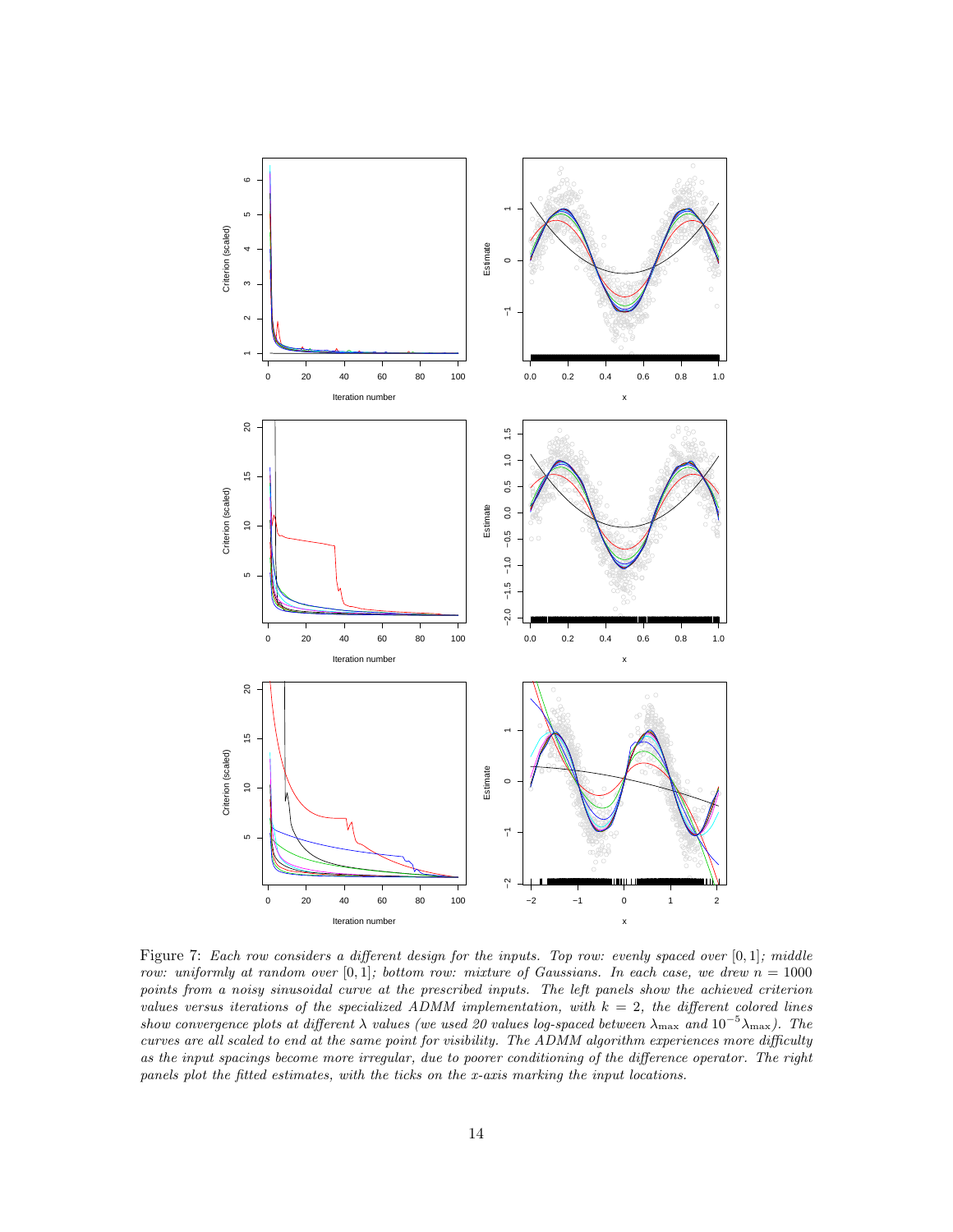The more uneven the spacings among  $x_1, \ldots x_n$ , the worse the conditioning of  $\tilde{D}^{(x,k)}$ , and hence the slower to converge our specialized ADMM algorithm (indeed, the slower to converge any of the alternative algorithms suggested in Section 1.2.) As shown in Figure 7, however, our special ADMM approach is still fairly robust even with considerably irregular design points  $x_1, \ldots, x_n$ .

## 4.1 Choice of the augmented Lagrangian parameter  $\rho$

Aside from the change from  $D^{(k)}$  to  $\tilde{D}^{(x,k)}$ , another key change in the extension of our special ADMM routine to general inputs  $x_1, \ldots x_n$  lies in the choice of the augmented Lagrangian parameter ρ. Recall that for unit spacings, we argued for the choice  $ρ = λ$ . For arbitrary inputs  $x_1 < \ldots < x_n$ , we advocate the use of

$$
\rho = \lambda \left(\frac{x_n - x_1}{n}\right)^k.
$$
\n(19)

Note that this (essentially) reduces to  $\rho = \lambda$  when  $x_1 = 1, \ldots, x_n = n$ . To motivate the above choice of  $\rho$ , consider running two parallel ADMM routines on the same outputs  $y_1, \ldots, y_n$ , but with different inputs:  $1, \ldots n$  in one case, and arbitrary but evenly spaced  $x_1, \ldots x_n$  in the other. Then, setting  $\rho = \lambda$  in the first routine, we choose  $\rho$  in the second routine to try to match the first round of ADMM updates as best as possible, and this leads to  $\rho$  as in (19). In practice, this input-adjusted choice of  $\rho$  makes a important difference in terms of the progress of the algorithm.

## 5 ADMM algorithms for trend filtering extensions

One of the real strengths of the ADMM framework for solving (1) is that it can be readily adapted to fit modifications of the basic trend filtering model. Here we very briefly inspect some extensions of trend filtering—some of these extensions were suggested by Tibshirani (2014), some by Kim et al. (2009), and some are novel to this manuscript. Our intention is not to deliver an exhaustive list of such extensions (as many more can be conjured), or to study their statistical properties, but rather to show that the ADMM framework is a flexible stage for such creative modeling tasks.

### 5.1 Sparse trend filtering

In this sparse variant of trend filtering, we aim to estimate a trend that can be exactly zero in some regions of its domain, and can depart from zero in a smooth (piecewise polynomial) fashion. This may be a useful modeling tool when the observations  $y_1, \ldots, y_n$  represent a difference of signals across common input locations. We solve, as suggested by Tibshirani (2014),

$$
\hat{\beta} = \mathop{\rm argmin}_{\beta \in \mathbb{R}^n} \frac{1}{2} \|y - \beta\|_2^2 + \lambda_1 \|D^{(k+1)}\beta\|_1 + \lambda_2 \|\beta\|_1,
$$

where both  $\lambda_1, \lambda_2$  are tuning parameters. A short calculation yields the specialized ADMM updates:

$$
\beta \leftarrow ((1+\rho_2)I + \rho_1(D^{(k)})^T D^{(k)})^{-1} (y + \rho_1(D^{(k)})^T (\alpha + u) + \rho_2(\gamma + v)),
$$
  
\n
$$
\alpha \leftarrow \text{DP}_{\lambda_1/\rho_1}(D^{(k)}\beta - u),
$$
  
\n
$$
\gamma \leftarrow S_{\lambda_2/\rho_2}(\beta - v),
$$
  
\n
$$
u \leftarrow u + \alpha - D^{(k)}\beta, \quad v \leftarrow v + \gamma - \beta.
$$

This is still highly efficient, using  $O(n)$  operations per iteration. An example is shown in Figure 8.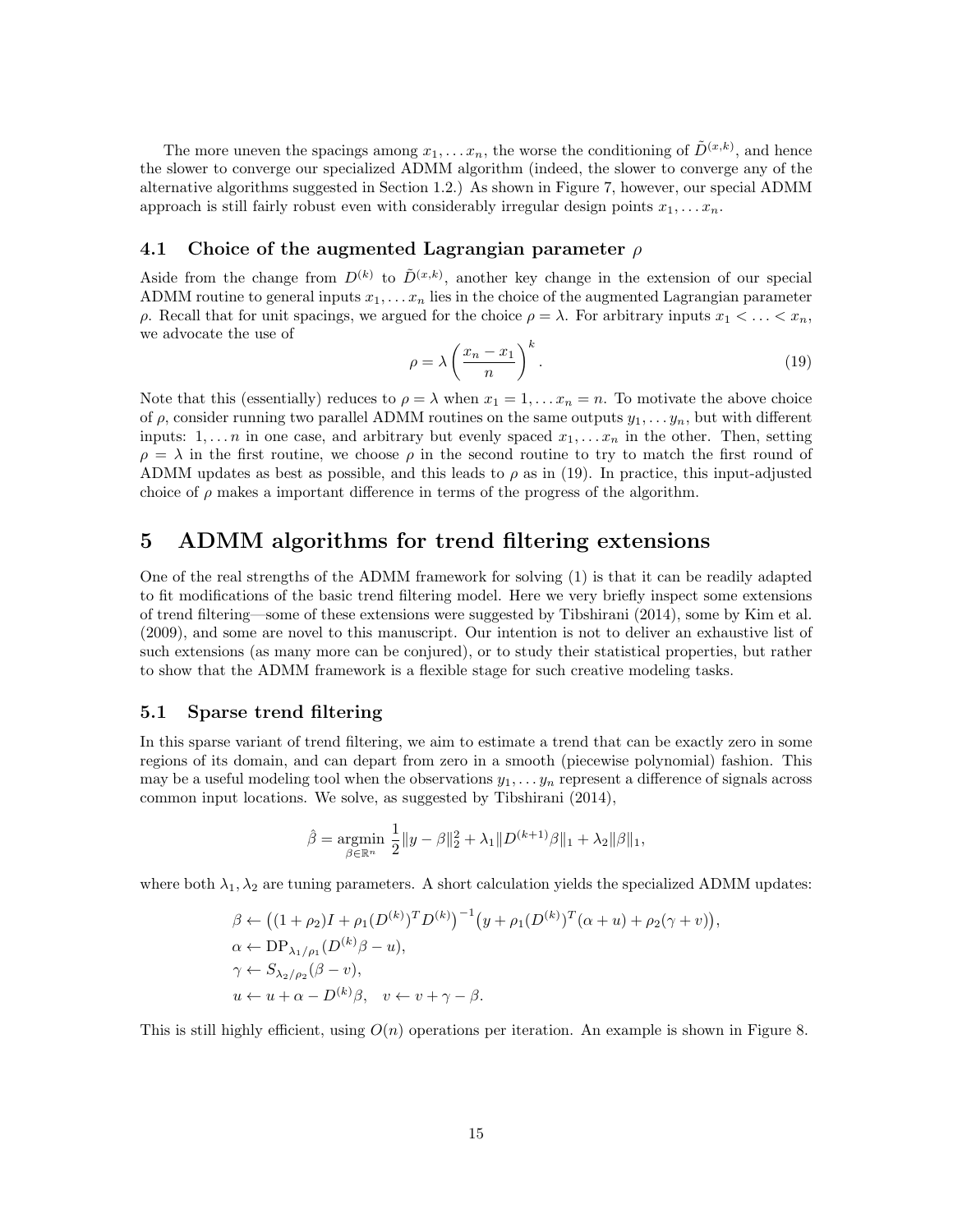

Figure 8: Three examples, of sparse, outlier-corrected, and isotonic trend filtering, from left to right. These extensions of the basic trend filtering model were computed from  $n = 500$  data points; their fits are drawn in blue, and the original (unmodified) trend filtering solutions are drawn in red, both using the same handchosen tuning parameter values. (In the middle panel, the points deemed outliers by the nonzero entries of  $\hat{z}$ are colored in black.) These comparisons are not supposed to be statistically fair, but rather, illuminate the qualitative differences imposed by the extra penalties or constraints in the extensions.

### 5.2 Mixed trend filtering

To estimate a trend with two mixed polynomial orders  $k_1, k_2 \geq 0$ , we solve

$$
\hat{\beta} = \mathop{\rm argmin}_{\beta \in \mathbb{R}^n} \frac{1}{2} \|y - \beta\|_2^2 + \lambda_1 \|D^{(k_1+1)}\beta\|_1 + \lambda_2 \|D^{(k_2+1)}\beta\|_1,
$$

as discussed in Tibshirani (2014). The result is that either polynomial trend, of order  $k_1$  or  $k_2$ , can act as the dominant trend at any location in the domain. More generally, for  $r$  mixed polynomial orders,  $k_\ell \geq 0$ ,  $\ell = 1, \ldots r$ , we replace the penalty with  $\sum_{\ell=1}^r \lambda_\ell ||D^{(k_\ell+1)}\beta||_1$ . The specialized ADMM routine naturally extends to this multi-penalty problem:

$$
\beta \leftarrow \left(I + \sum_{\ell=1}^r \rho_\ell(D^{(k_\ell)})^T D^{(k_\ell)}\right)^{-1} \left(y + \sum_{\ell=1}^r \rho_\ell(D^{(k_\ell)})^T (\alpha_\ell + u_\ell)\right),
$$
  
\n
$$
\alpha_\ell \leftarrow \text{DP}_{\lambda_\ell/\rho_\ell}(D^{(k_\ell)}\beta - u_\ell), \quad \ell = 1, \dots r,
$$
  
\n
$$
u_\ell \leftarrow u_\ell + \alpha_\ell - D^{(k_\ell)}\beta, \quad \ell = 1, \dots r.
$$

Each iteration here uses  $O(nr)$  operations (recall r is the number of mixed trends).

### 5.3 Trend filtering with outlier detection

To simultaneously estimate a trend and detect outliers, we solve

$$
(\hat{\beta}, \hat{z}) = \underset{\beta, z \in \mathbb{R}^n}{\text{argmin}} \frac{1}{2} ||y - \beta - z||_2^2 + \lambda_1 ||D^{(k+1)}\beta||_1 + \lambda_2 ||z||_1,
$$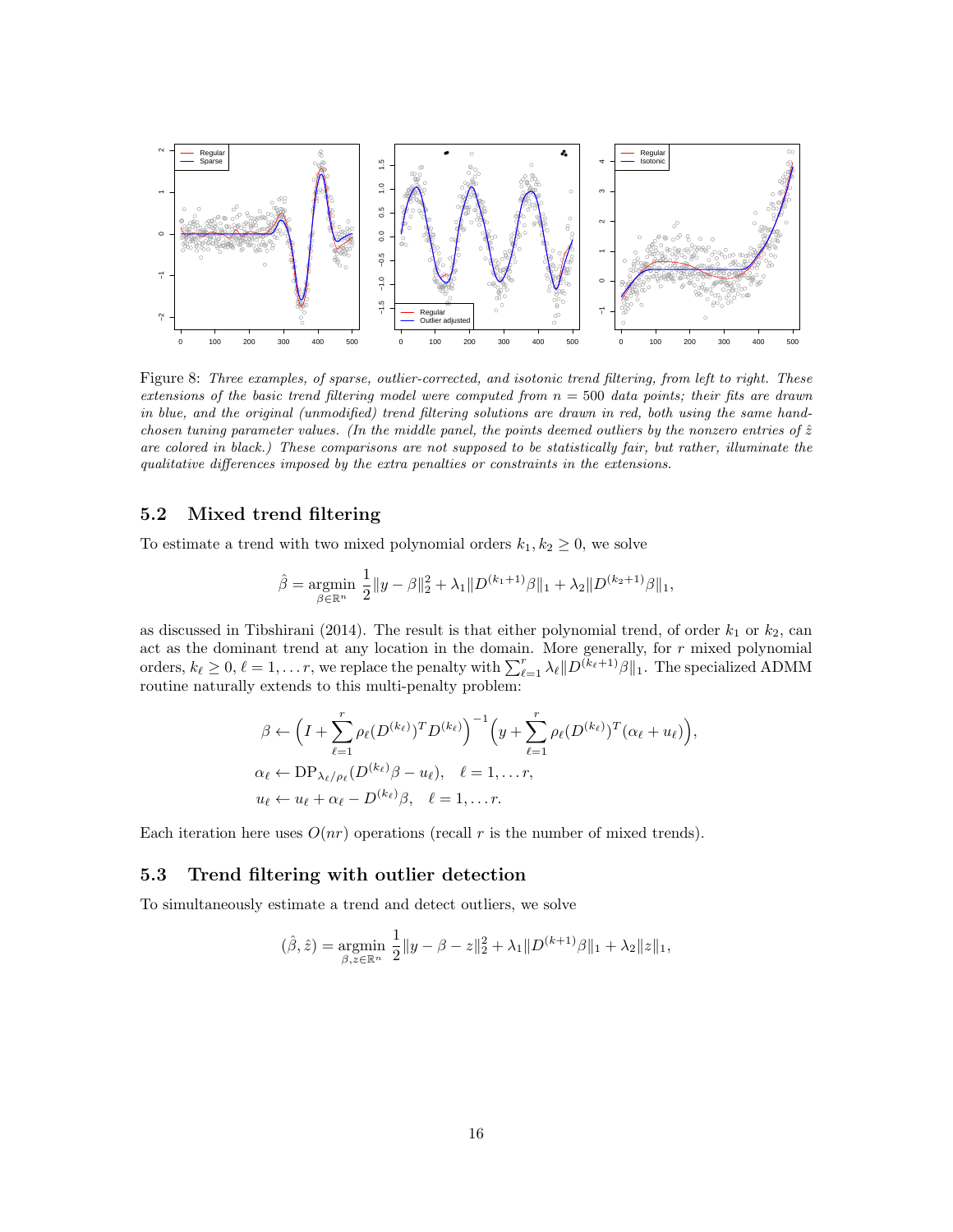as in Kim et al. (2009), She & Owen (2011), where the nonzero components of  $\hat{z}$  correspond to adaptively detected outliers. A short derivation leads to the updates:

$$
\begin{aligned}\n\binom{\beta}{z} &\leftarrow \left(\begin{array}{cc} I + \rho_1(D^{(k)})^T D^{(k)} & I \\
I & (1 + \rho_2)I \end{array}\right)^{-1} \left(\begin{array}{c} y + \rho_1(D^{(k)})^T (\alpha + u) \\
y + \rho_2(\gamma + v) \end{array}\right), \\
\alpha &\leftarrow \text{DP}_{\lambda_1/\rho_1}(D^{(k)} \beta - u), \\
\gamma &\leftarrow S_{\lambda_2/\rho_2}(z - v), \\
u &\leftarrow u + \alpha - D^{(k)} \beta, \quad v \leftarrow v + \gamma - z.\n\end{aligned}
$$

Again, this routine uses  $O(n)$  operations per iteration. See Figure 8 for an example.

## 5.4 Isotonic trend filtering

A monotonicity constraint in the estimated trend is straightforward to encode:

$$
\hat{\beta} = \underset{\beta \in \mathbb{R}^n}{\text{argmin}} \ \frac{1}{2} \|y - \beta\|_2^2 + \lambda \|D^{(k+1)}\beta\|_1 \ \text{ subject to } \ \beta_1 \le \beta_2 \le \ldots \le \beta_n,
$$

as suggested by Kim et al. (2009). The specialized ADMM updates are easy to derive:

$$
\beta \leftarrow ((1+\rho_2)I + \rho_1(D^{(k)})^T D^{(k)})^{-1} (y + \rho_1(D^{(k)})^T (\alpha + u) + \rho_2(\gamma + v)),
$$
  
\n
$$
\alpha \leftarrow \text{DP}_{\lambda/\rho}(D^{(k)}\beta - u),
$$
  
\n
$$
\gamma \leftarrow \text{IR}(\beta - v),
$$
  
\n
$$
u \leftarrow u + \alpha - D^{(k)}\beta, \quad v \leftarrow v + \gamma - \beta.
$$

where IR(z) denotes an isotonic regression fit on z; since this takes  $O(n)$  time (e.g., Stout (2008)), a round of updates also takes  $O(n)$  time. Figure 8 gives an example.

## 5.5 Nearly-isotonic trend filtering

Instead of enforcing strict monotonicity in the fitted values, we can penalize the pointwise nonmontonicities with a separate penalty, following Tibshirani et al. (2011):

$$
\hat{\beta} = \underset{\beta \in \mathbb{R}^n}{\text{argmin}} \ \frac{1}{2} \|y - \beta\|_2^2 + \lambda_1 \|D^{(k+1)}\beta\|_1 + \lambda_2 \sum_{i=1}^{n-1} (\beta_i - \beta_{i+1})_+.
$$

This results in a "nearly-isotonic" fit  $\hat{\beta}$ . Above, we use  $x_+ = \max\{x, 0\}$  to denote the positive part of x. The specialized ADMM updates are:

$$
\beta \leftarrow ((1+\rho_2)I + \rho_1(D^{(k)})^T D^{(k)})^{-1} (y + \rho_1(D^{(k)})^T (\alpha + u) + \rho_2(\gamma + v)),
$$
  
\n
$$
\alpha \leftarrow \text{DP}_{\lambda_1/\rho_1}(D^{(k)}\beta - u),
$$
  
\n
$$
\gamma \leftarrow \text{DP}_{\lambda_2/\rho_2}^+(\beta - v),
$$
  
\n
$$
u \leftarrow u + \alpha - D^{(k)}\beta, \quad v \leftarrow v + \gamma - \beta.
$$

where  $DP_t^+(z)$  denotes a nearly-isotonic regression fit to z, with penalty parameter t. It can be computed in  $O(n)$  time by modifying the dynamic programming algorithm of Johnson (2013) for the 1d fused lasso, so one round of updates still takes  $O(n)$  time.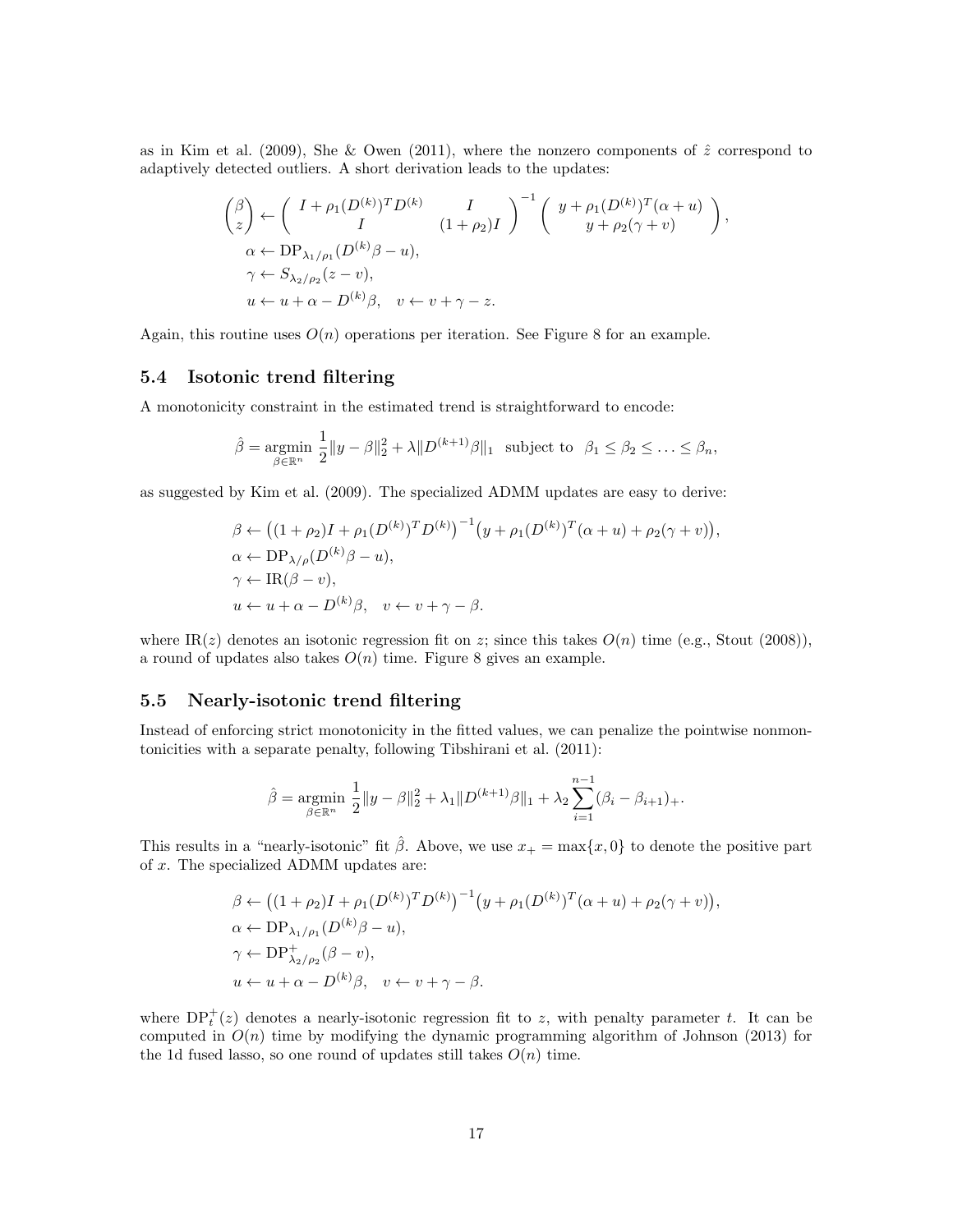# 6 Conclusion

We proposed a specialized but simple ADMM approach for trend filtering, leveraging the strength of extremely fast, exact solvers for the special case  $k = 0$  (the 1d fused lasso problem) in order to solve higher order problems with  $k \geq 1$ . The algorithm is fast and robust over a wide range of problem sizes and regimes of regularization parameters (unlike primal-dual interior point methods, the current state-of-the-art). Our specialized ADMM algorithm converges at a far superior rate to (accelerated) first-order methods, coordinate descent, and (what may be considered as) the standard ADMM approach for trend filtering. Finally, a major strength of our proposed algorithm is that it can be modified to solve many extensions of the basic trend filtering problem. Software for our specialized ADMM algorithm is accessible through the trendfilter function in the R package glmgen, built around a lower level C package, both freely available at https://github.com/statsmaths/glmgen.

Acknowledgements. Taylor Arnold and Veeranjaneyulu Sadhanala contributed tremendously to the development of the new glmgen package. We thank the anonymous Associate Editor and Referees for their very helpful reading of our manuscript. This work was supported by NSF Grant DMS-1309174.

# References

- Arnold, T. & Tibshirani, R. J. (2014), Efficient implementations of the generalized lasso dual path algorithm. arXiv: 1405.3222.
- Boyd, S., Parikh, N., Chu, E., Peleato, B. & Eckstein, J. (2011), 'Distributed optimization and statistical learning via the alternative direction method of multipliers', Foundations and Trends in Machine Learning  $3(1)$ , 1–122.
- Boyd, S. & Vandenberghe, L. (2004), Convex Optimization, Cambridge University Press, Cambridge.
- Davies, P. L. & Kovac, A. (2001), 'Local extremes, runs, strings and multiresolution', Annals of Statistics  $29(1)$ , 1–65.
- de Boor, C. (1978), A Practical Guide to Splines, Springer, New York.
- Hastie, T. & Tibshirani, R. (1990), Generalized additive models, Chapman and Hall, London.
- Johnson, N. (2013), 'A dynamic programming algorithm for the fused lasso and  $L_0$ -segmentation', Journal of Computational and Graphical Statistics  $22(2)$ , 246-260.
- Kim, S.-J., Koh, K., Boyd, S. & Gorinevsky, D. (2009),  $\ell_1$  trend filtering', SIAM Review 51(2), 339– 360.
- Mammen, E. & van de Geer, S. (1997), 'Locally apadtive regression splines', Annals of Statistics  $25(1), 387-413.$
- Rudin, L. I., Osher, S. & Faterni, E. (1992), 'Nonlinear total variation based noise removal algorithms', Physica D: Nonlinear Phenomena 60, 259–268.
- She, Y. & Owen, A. B. (2011), 'Outlier detection using nonconvex penalized regression', Journal of the American Statistical Association: Theory and Methods 106(494), 626–639.
- Steidl, G., Didas, S. & Neumann, J. (2006), 'Splines in higher order TV regularization', *International* Journal of Computer Vision  $70(3)$ , 214–255.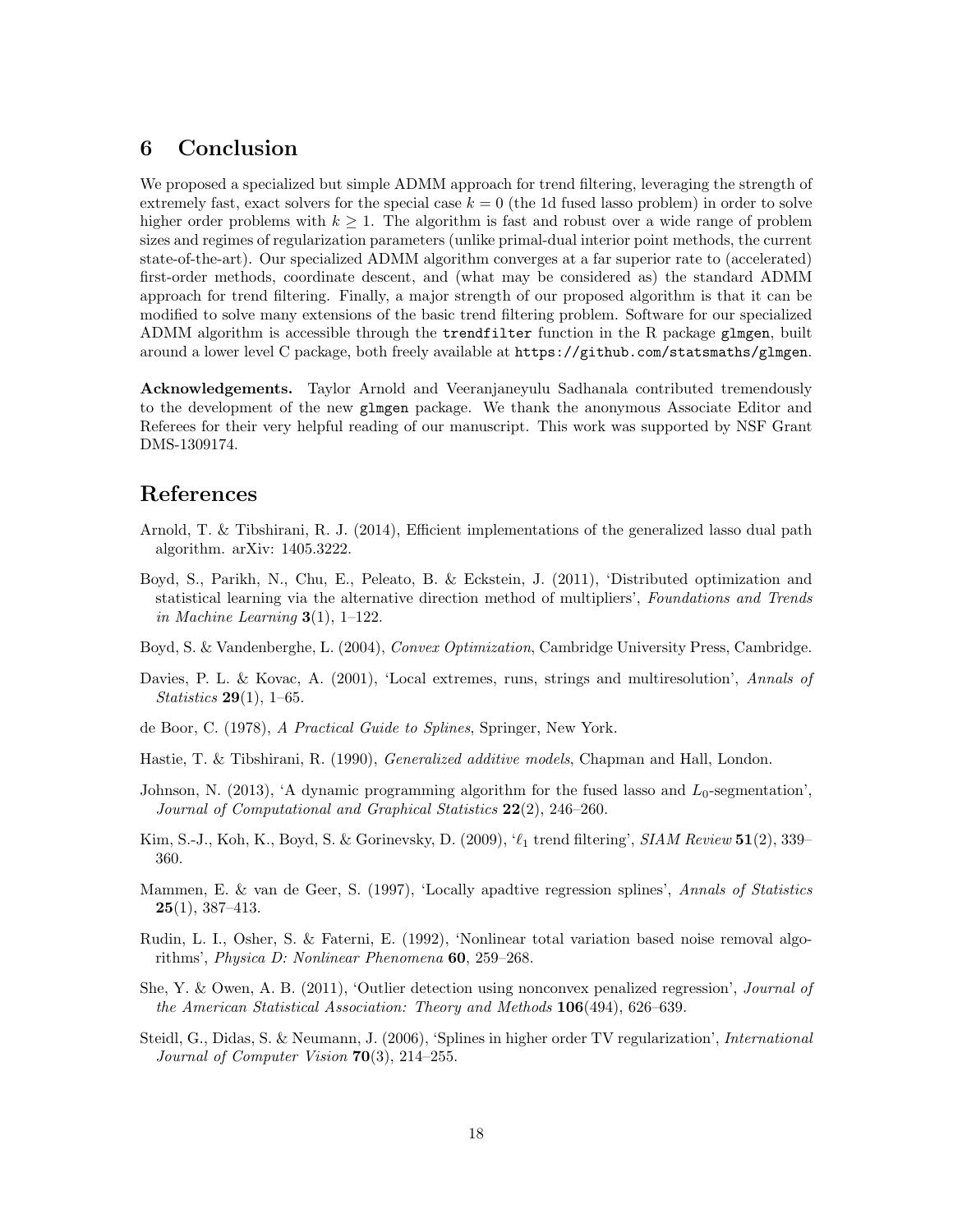- Stout, Q. (2008), 'Unimodal regression via prefix isotonic regression', Computational Statistics and Data Analysis 53(2), 289–297.
- Tibshirani, R. J. (2014), 'Adaptive piecewise polynomial estimation via trend filtering', Annals of Statistics 42(1), 285–323.
- Tibshirani, R. J., Hoefling, H. & Tibshirani, R. (2011), 'Nearly-isotonic regression', Technometrics 53(1), 54–61.
- Tibshirani, R. J. & Taylor, J. (2011), 'The solution path of the generalized lasso', Annals of Statistics 39(3), 1335–1371.
- Tibshirani, R., Saunders, M., Rosset, S., Zhu, J. & Knight, K. (2005), 'Sparsity and smoothness via the fused lasso', Journal of the Royal Statistical Society: Series  $B$  67(1), 91–108.
- Wahba, G. (1990), *Spline Models for Observational Data*, Society for Industrial and Applied Mathematics, Philadelphia.
- Wang, Y., Smola, A. & Tibshirani, R. J. (2014), 'The falling factorial basis and its statistical properties', International Conference on Machine Learning 31.

## A Appendix: further details and simulations

## A.1 Algorithm details for the motivating example

First, we examine in Figure 9 the condition numbers of the discrete difference operators  $D^{(k+1)}$  $\mathbb{R}^{(n-k-1)\times n}$ , for varying problem sizes n, and  $k = 0, 1, 2$ . Since the plot uses a log-log scale, the straight lines indicate that the condition numbers grow polynomially with  $n$  (with a larger exponent for larger k). The sheer size of the condition numbers (which can reach  $10^{10}$  or larger, even for a moderate problem size of  $n = 5000$  is worrisome from an optimization point of view; roughly speaking, we would expect the criterion in these cases to be very flat around its optimum.



Figure 9: A log-log plot of the condition number of  $D^{(k+1)}$  versus the problem size n, for  $k = 0, 1, 2$ , where the condition numbers scale roughly like  $n^k$ .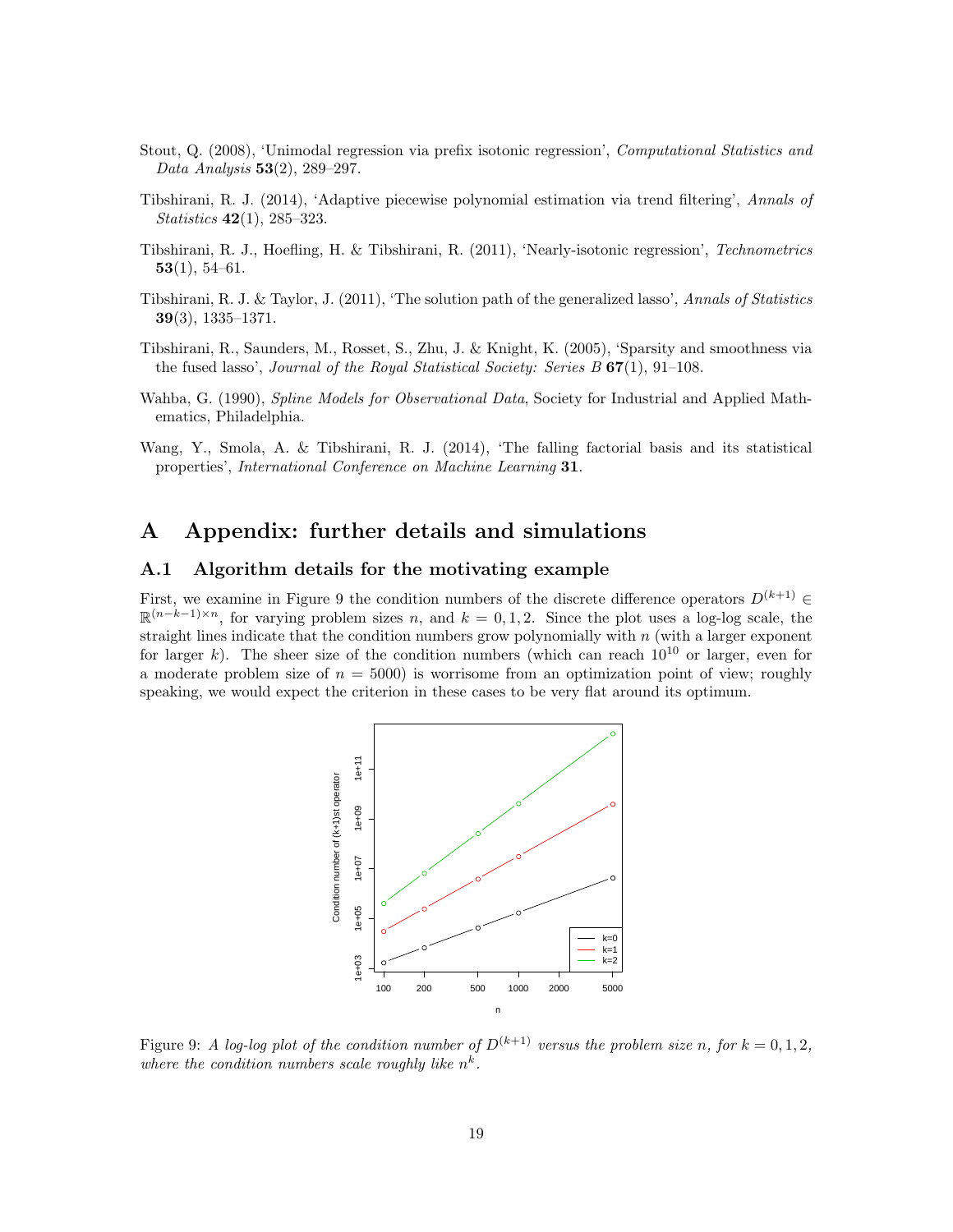Figure 1 (in the introduction) provides evidence that such a worry can be realized in practice, even with only a reasonable polynomial order and moderate problem size. For this example, we drew  $n = 1000$  points from an underlying piecewise linear function, and studied computation of the linear trend filtering estimate, i.e., with  $k = 1$ , when  $\lambda = 1000$ . We chose this tuning parameter value because it represents a statistically reasonable level of regularization in the example. The exact solution of the trend filtering problem at  $\lambda = 1000$  was computed using the generalized lasso dual path algorithm (Tibshirani & Taylor 2011, Arnold & Tibshirani 2014). The problem size here is small enough that this algorithm, which tracks the solution in (1) as  $\lambda$  varies continuously from  $\infty$  to 0, can be run effectively; however, for larger problem sizes, computation of the full solution path quickly becomes intractable. Each panel of Figure 1 plots the simulated data points, and the exact solution as a reference point. The results of using various algorithms to solve (1) at  $\lambda = 1000$ are also shown. Below we give the details of these algorithms.

• Proximal gradient algorithms cannot be used directly to solve the primal problem (1) (note that evaluating the proximal operator is the same as solving the problem itself). However, proximal gradient descent can be applied to the dual of (1). Abbreviating  $D = D^{(k+1)}$ , the dual problem can be expressed as (e.g., see Tibshirani & Taylor (2011))

$$
\hat{u} = \underset{u \in \mathbb{R}^{n-k-1}}{\operatorname{argmin}} \|y - D^T u\|_2^2 \text{ subject to } \|u\|_{\infty} \le \lambda. \tag{20}
$$

The primal and dual solutions are related by  $\hat{\beta} = y - D^T \hat{u}$ . We ran proximal gradient and accelerated proximal gradient descent on (20), and computed primal solutions accordingly. Each iteration here is very efficient and requires  $O(n)$  operations, as computation of the gradient involves one multiplication by D and one by  $D<sup>T</sup>$ , which takes linear time since these matrices are banded, and the proximal operator is simply coordinate-wise truncation (projection onto an  $\ell_{\infty}$  ball). The step sizes for each algorithm were hand-selected to be the largest values for which the algorithms still converged; this was intended to give the algorithms the best possible performance. The top left panel of Figure 1 shows the results after 10,000 iterations of proximal gradient its accelerated version on the dual (20). The fitted curves are wiggly and not piecewise linear, even after such an unreasonably large number of iterations, and even with acceleration (though acceleration clearly provides an improvement).

• The trend filtering problem in (1) can alternatively be written in lasso form,

$$
\hat{\theta} = \underset{\theta \in \mathbb{R}^n}{\text{argmin}} \ \frac{1}{2} \|y - H\theta\|_2^2 + \lambda \cdot k! \sum_{j=k+2}^n |\theta_j|,\tag{21}
$$

where  $H = H^{(k)} \in \mathbb{R}^{n \times n}$  is kth order falling factorial basis matrix, defined over  $x_1, \ldots, x_n$ , which, recall, we assume are  $1, \ldots, n$ . The matrix H is effectively the inverse of D (Tibshirani 2014), and the solutions of (1) and (21) obey  $\hat{\beta} = H\hat{\theta}$ . The lasso problem (21) provides us with another avenue for proximal gradient descent. Indeed the iterations of proximal gradient descent on (21) are very efficient and can still be done in  $O(n)$  time: the gradient computation requires one multiplication by H and  $H^T$ , which can be applied in linear time, despite the fact that these matrices are dense (Wang et al. 2014), and the proximal map is coordinate-wise soft-thresholding. After 10,000 iterations, as we can see from the top right panel of Figure 1, this method still gives an unsatisfactory fit, and the same is true for 10,000 iterations with acceleration (the output here is close, but it is not piecewise linear, having rounded corners).

• The bottom left panel in the figure explores two commonly used non-first-order methods, namely, coordinate descent applied to the lasso formulation (21), and a standard ADMM approach on the original formulation (1). The standard ADMM algorithm is described in Section 2, and has  $O(n)$  per iteration complexity. As far as we can tell, coordinate descent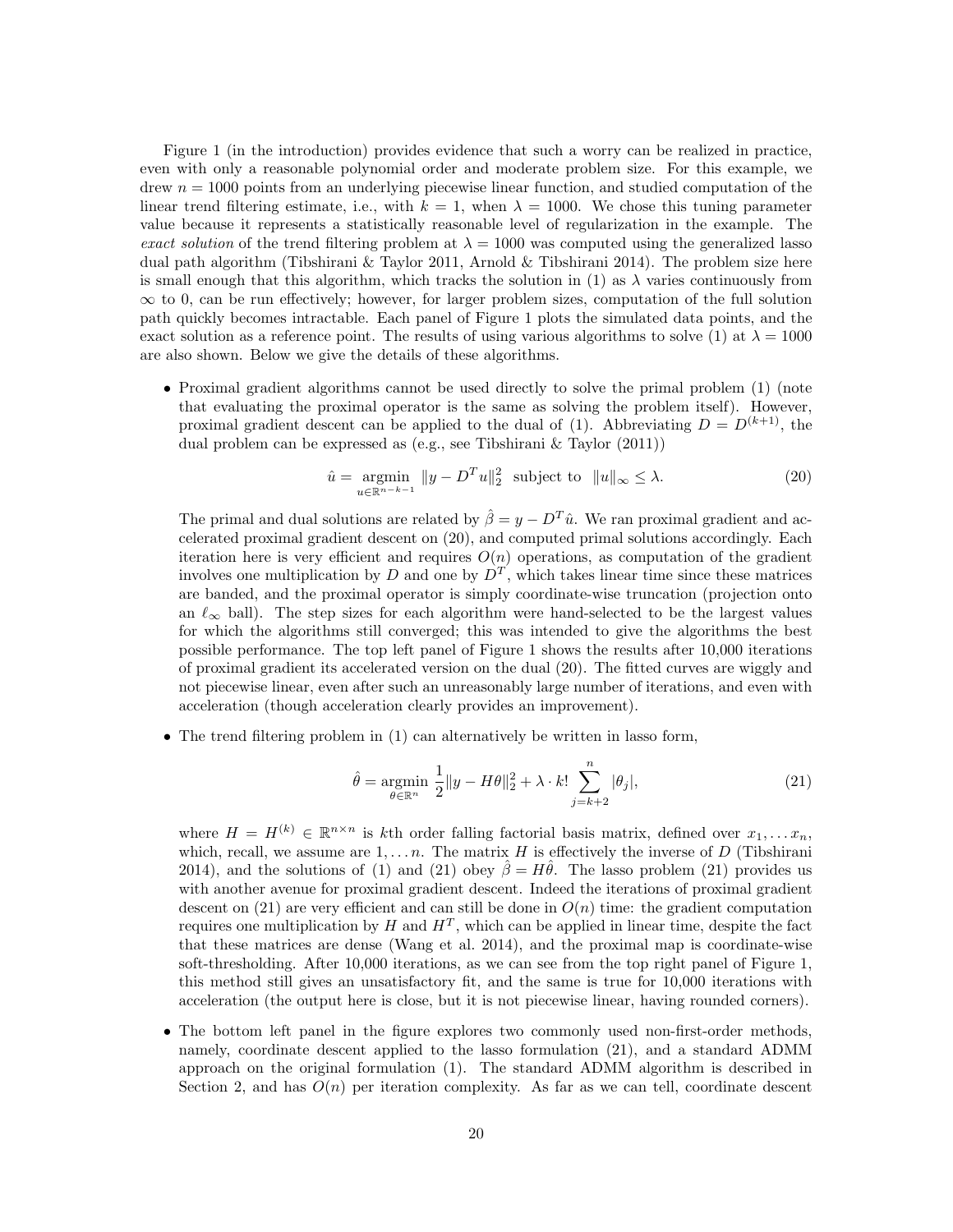requires  $O(n^2)$  operations per iteration (one iteration being a full cycle of coordinate-wise minimizations), because the update rules involve multiplication by individual columns of  $H$ , and not  $H$  in its entirety. The plot shows the results of these two algorithms after  $5000$ iterations each. After such a large number of iterations, the standard ADMM result is fairly close to the exact solution in some parts of the domain, but overall fails to capture the piecewise linear structure. Coordinate descent, on the other hand, is quite far off (although we note that it does deliver a visually perfect piecewise linear fit after nearly 100,000 iterations).

• The bottom right panel in the figure justifies the perusal of this paper, and should generate excitement in the curious reader. It illustrates that after just  $20$  *iterations*, both the PDIP method of Kim et al. (2009), and our special ADMM implementation deliver results that are visually indistinguishable from the exact solution. In fact, after only 5 iterations, the specialized ADMM fit (not shown) is visually passable. Both algorithms use  $O(n)$  operations per iteration: the PDIP algorithm is actually applied to the dual problem (20), and its iterations reduce to solving linear systems in the banded matrix  $D$ ; the special ADMM algorithm in described in Section 2.

## A.2 ADMM versus PDIP for  $k = 3$  (piecewise cubic fitting)

For the case  $k = 3$  (piecewise cubic fitting), the behavior of PDIP mirrors that in the  $k = 2$  case, yet the convergence issues begin to show at problem sizes smaller by an order of magnitude. The specialized ADMM approach is slightly slower to converge, but overall still quite fast and robust. Figure 10 supports this point.

#### A.3 Prediction at arbitrary points

Continuing within the nonparametric regression context, an important task to consider is that of function prediction at arbitrary locations in the domain. We discuss how to make such predictions using trend filtering. This topic is not directly relevant to our particular algorithmic proposal, but our R software package that implements this algorithm also features the function prediction task, and hence we describe it here for completeness. The trend filtering estimate, as defined in (1), produces fitted values  $\hat{\beta}_1,\ldots\hat{\beta}_n$  at the given input points  $x_1,\ldots x_n$ . We may think of these fitted values as the evaluations of an underlying fitted function  $\hat{f}$ , as in  $(\hat{f}(x_1), \ldots, \hat{f}(x_n)) = (\hat{\beta}_1, \ldots, \hat{\beta}_n)$ . Tibshirani (2014), Wang et al. (2014) argue that the appropriate extension of  $\hat{f}$  to the continuous domain is given by

$$
\hat{f}(x) = \sum_{j=1}^{k+1} \hat{\phi}_j \cdot h_j(x) + \sum_{j=1}^{n-k-1} \hat{\theta}_j \cdot h_{k+1+j}(x),\tag{22}
$$

where  $h_1, \ldots, h_n$  are the falling factorial basis functions, defined as

$$
h_j(x) = \prod_{\ell=1}^{j-1} (x - x_\ell), \quad j = 1, \dots k+1,
$$
  

$$
h_{k+1+j}(x) = \prod_{\ell=1}^k (x - x_{j+\ell}) \cdot 1\{x \ge x_{j+k}\}, \quad j = 1, \dots n-k-1,
$$

and  $\hat{\phi} \in \mathbb{R}^{k+1}$ ,  $\hat{\theta} \in \mathbb{R}^{n-k-1}$  are inverse coefficients to  $\hat{\beta}$ . The first  $k+1$  coefficients index the polynomial functions  $h_1, \ldots h_{k+1}$ , and defined by  $\hat{\phi}_1 = \hat{\beta}_1$ , and

$$
\hat{\phi}_j = \frac{1}{(j-1)!} \cdot \left[ \text{diag}\left(\frac{1}{x_j - x_1}, \dots, \frac{1}{x_n - x_{n-j+1}}\right) \cdot D^{(x,j-1)} \right]_1 \cdot \hat{\beta}, \quad j = 2, \dots k+1. \tag{23}
$$